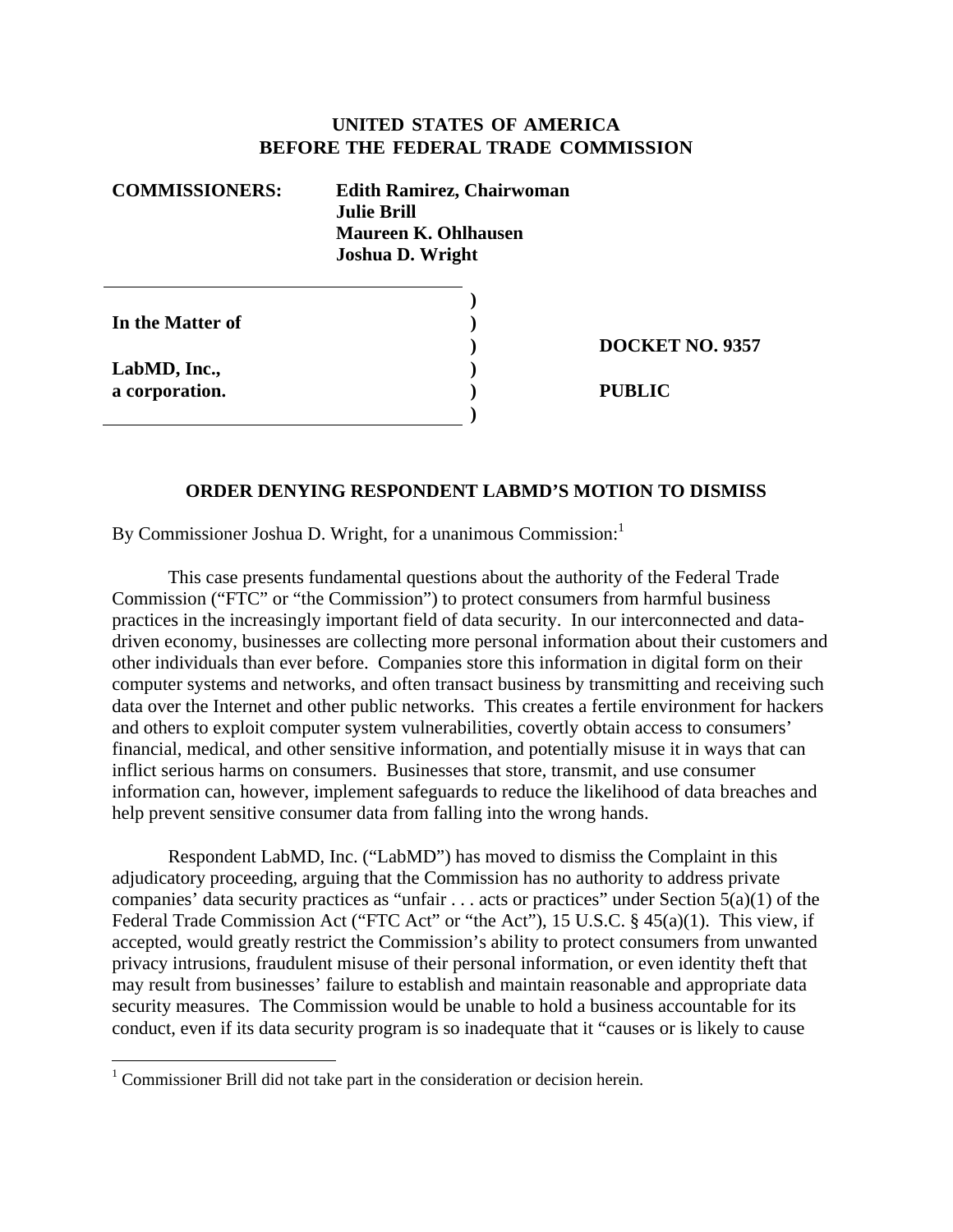substantial injury to consumers [that] is not reasonably avoidable by consumers themselves and [such injury is] not outweighed by countervailing benefits to consumers or competition." 15 U.S.C. § 45(n).

 LabMD's Motion to Dismiss Complaint with Prejudice and to Stay Administrative Proceedings ("Motion to Dismiss" or "Motion"), filed November 12, 2013, calls on the Commission to decide whether the FTC Act's prohibition of "unfair . . . acts or practices" applies to a company's failure to implement reasonable and appropriate data security measures. We conclude that it does. We also reject LabMD's contention that, by enacting the Health Insurance Portability and Accountability Act ("HIPAA") and other statutes touching on data security, Congress has implicitly stripped the Commission of authority to enforce Section 5 of the FTC Act in the field of data security, despite the absence of any express statutory language to that effect. Nor can we accept the premise underlying LabMD's "due process" arguments – that, in effect, companies are free to violate the FTC Act's prohibition of "unfair . . . acts or practices" without fear of enforcement actions by the Commission, unless the Commission has first adopted regulations. Accordingly, we deny LabMD's Motion to Dismiss.

#### **PROCEDURAL BACKGROUND**

 On August 28, 2013, the Commission issued an administrative complaint ("Complaint") against LabMD, a Georgia-based company in the business of conducting clinical laboratory tests on specimen samples from consumers and reporting test results to consumers' health care providers. The Complaint alleges that LabMD engaged in "practices that, taken together, failed to provide reasonable and appropriate security for personal information on its computer networks," *see* Complaint, ¶ 10; that these practices caused harm to consumers, including exposure to identity theft and disclosure of sensitive, private medical information, *id.*, ¶¶ 12, 17- 21; and, consequently, that LabMD engaged in "unfair . . . acts or practices" in violation of the FTC Act. *Id*., ¶¶ 22-23. LabMD submitted its Answer and Affirmative Defenses to the Administrative Complaint ("Answer") on September 17, 2013.

LabMD filed its Motion to Dismiss on November 12, 2013.<sup>2</sup> On November 22, 2013, Complaint Counsel filed its Response in Opposition to Respondent's Motion to Dismiss Complaint with Prejudice ("CC Opp."). LabMD filed its Reply to Complaint Counsel's Response in Opposition to Respondent's Motion to Dismiss ("Reply") on December 2, 2013. Factual discovery is now underway and is scheduled to close on March 5, 2014. The evidentiary hearing before the Administrative Law Judge is scheduled to begin on May 20, 2014.

<sup>&</sup>lt;sup>2</sup> The Commission issued an Order on December 13, 2013, denying both LabMD's request for a stay of the administrative proceedings pending resolution of its Motion to Dismiss (*see* Motion at 29-30) and a separate Motion for Stay Pending Judicial Review that LabMD filed on November 26, 2013.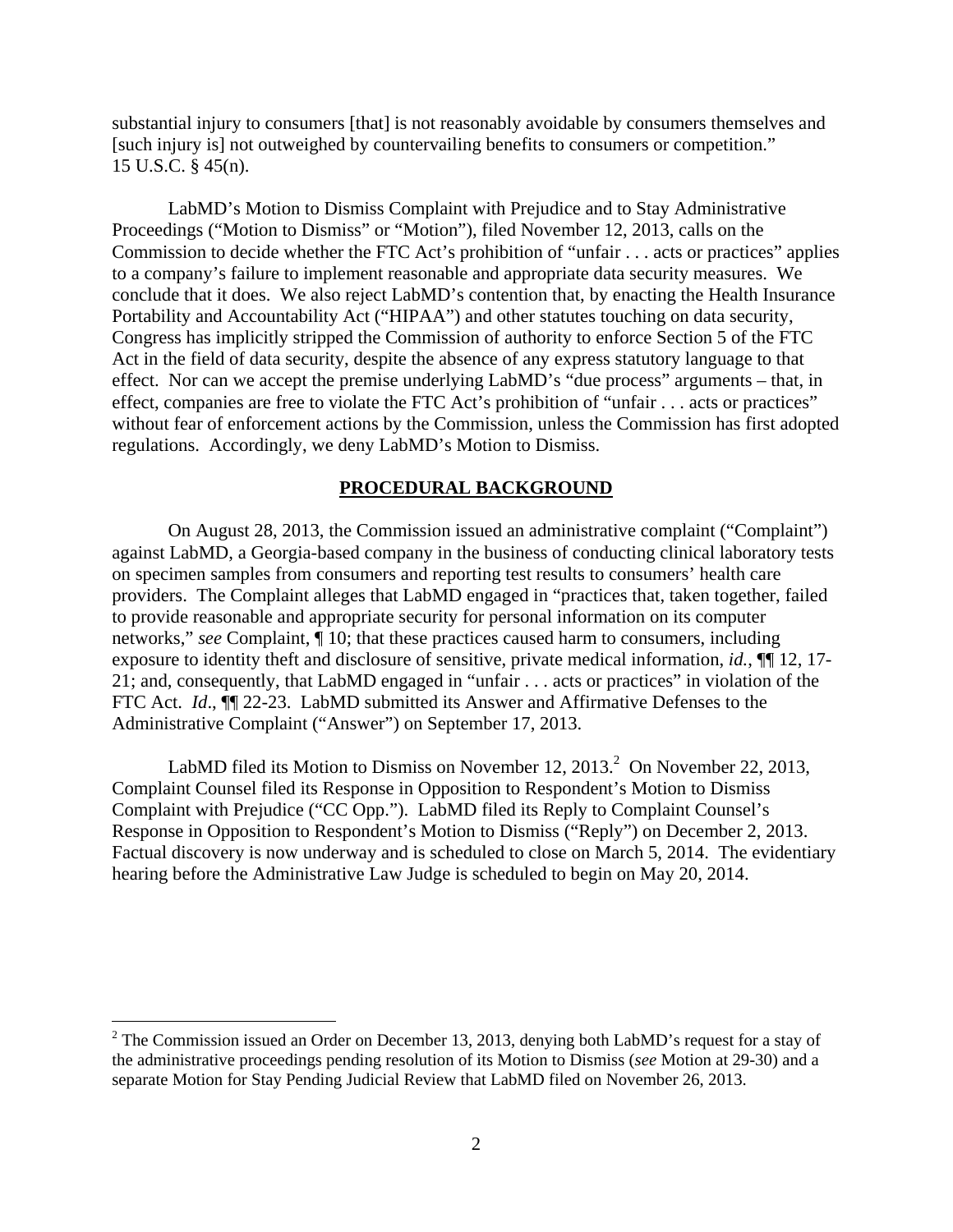#### **STANDARD OF REVIEW**

 We review LabMD's Motion to Dismiss using the standards a reviewing court would apply in assessing a motion to dismiss for failure to state a claim.<sup>3</sup> See Fed. R. Civ. P. 12(b)(6); *see also* Motion at 8; CC Opp. at 3; *S.C. State Bd. of Dentistry*, 138 F.T.C. 230, 232-33 (2004); *Union Oil Co.*, 138 F.T.C. 1, 16 (2004). Under this framework, "[o]ur task is to determine whether the [Complaint] contains sufficient factual matter . . . to state a claim to relief that is plausible on its face." *Resnick v. AvMed, Inc.*, 693 F.3d 1317, 1326 (11th Cir. 2010) (citation omitted). For purposes of this analysis, we "accept[] the allegations in the complaint as true and constru[e] them in the light most favorable to [Complaint Counsel]." *Am. Dental Ass'n v. Cigna Corp.*, 605 F.3d 1283, 1288 (11th Cir. 2010).

#### **ANALYSIS**

## **I. THE COMMISSION HAS AUTHORITY TO ENFORCE THE FTC ACT BY ADJUDICATING WHETHER THE DATA SECURITY PRACTICES ALLEGED IN THE COMPLAINT ARE "UNFAIR."**

 LabMD contends that the Commission lacks statutory authority to regulate or bring enforcement action with respect to the data security practices alleged. Motion at 9-21. We disagree. As discussed below, the Commission's authority to protect consumers from unfair practices relating to deficient data security measures is well-supported by the FTC Act, is fully consistent with other statutes, and is confirmed by extensive case law.<sup>4</sup>

### **A. Congress Intended to Delegate Broad Authority to the Commission to Proscribe Activities that Qualify as "Unfair Acts or Practices."**

 LabMD's broadest argument is that Section 5 does not authorize the FTC to address *any* data security practices. *See, e.g.*, Motion at 10 ("even if Section 5 does authorize the FTC to

 $3$  The Commission's administrative adjudicatory proceedings are governed by the FTC Act and the Commission's Rules of Practice, rather than the rules and standards that govern federal courts. Nonetheless, "since many adjudicative rules are derived from the Federal Rules of Civil Procedure, the latter may be consulted for guidance and interpretation of Commission rules where no other authority exists." FTC Op. Manual § 10.7. Here, the most relevant provision in the Commission's Rules of Practice (16 C.F.R. § 3.11(b)(2)) is very similar to the analogous court rule (Fed. R. Civ. P. 8(a)(2)). Thus, in this instance, we exercise our discretion to apply the pleading standards summarized above.

<sup>&</sup>lt;sup>4</sup> At some points in the Motion, LabMD frames its arguments as challenges to the scope of the Commission's "jurisdiction" (*e.g.*, at 1, 2, 8, 16, 18, 19), while elsewhere it acknowledges the Commission's "Section 5 'unfairness' authority" but asserts that we cannot apply such authority to LabMD's data security practices. *Id.* at 18. As the Supreme Court recently clarified, "there is *no difference*, insofar as the validity of agency action is concerned, between an agency's exceeding the scope of its authority (its 'jurisdiction') and its exceeding authorized application of authority that it unquestionably has*.*" *City of Arlington v. FCC*, 133 S. Ct. 1863, 1870 (2013). This is because, "for agencies charged with administering congressional statutes[,] [b]oth their power to act and how they are to act is authoritatively prescribed by Congress." *Id.* at 1869; *see* Motion at 9.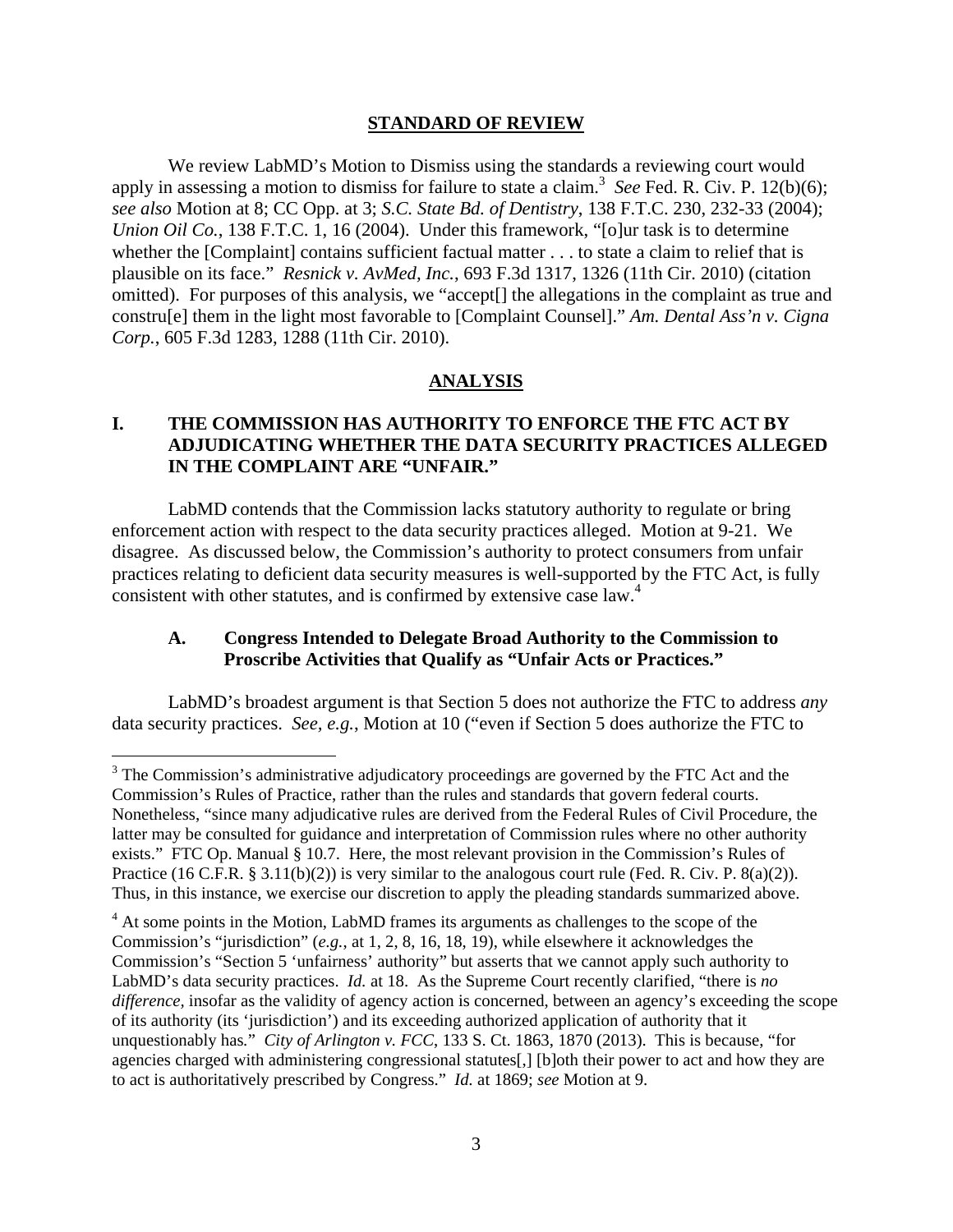regulate data-security, which it does not"); *id.* at 17 (asserting "the Commission's lack of power to regulate data security through its general Section 5 'unfairness' authority'"). Motion at 16. LabMD points out that "there is nothing in Section 5 explicitly authorizing the FTC to directly regulate . . . data-security practices." *Id.* at 20. Ignoring the facially broad reach of Section 5's prohibition of "unfair . . . acts or practices in or affecting commerce," LabMD urges the Commission to conclude from the absence of explicit "data security" authority in the FTC Act that the Commission has no such authority. *See, e.g.,* Motion at 14 ("When Congress has wanted the FTC to have data security authority, it has said so"); *id.* ("However, Congress has never given the Commission such authority and has, in fact, repeatedly made it clear that the FTC's power is very limited in application and very narrow in scope."); *id.* at 16 ("Section 5 does not give the FTC the authority to regulate data-security practices as 'unfair' acts or practices"); *id.* at 21 ("Section 5 does not contain a clear and manifest statement from Congress to authorize the Commission's [authority over] data security"). The statutory text, legislative history, and nearly a century of case law refute LabMD's argument.

 As the courts have long recognized, "[n]either the language nor the history of the [FTC] [A]ct suggests that Congress intended to confine the forbidden methods to fixed and unyielding categories." *FTC v. R.F. Keppel & Bro., Inc.*, 291 U.S. 304, 310 (1934). Rather, the legislative history of the FTC Act confirms that Congress decided to delegate broad authority "to the [C]ommission to determine what practices were unfair," rather than "enumerating the particular practices to which [the term 'unfair'] was intended to apply. . . . There is no limit to human inventiveness in this field. Even if all known unfair practices were specifically defined and prohibited, it would be at once necessary to begin over again." *FTC v. Sperry & Hutchinson Co.*, 405 U.S. 233, 240 (1972) (quoting S. Rep. No. 597, 63d Cong., 2d Sess., 13 (1914), and H.R. Conf. Rep. No.1142, 63d Cong., 2d Sess., 19 (1914)). *See also Atl. Refining Co. v. FTC*, 381 U.S. 357, 367 (1965) (Congress "intentionally left development of the term 'unfair' to the Commission rather than attempting to define 'the many and variable unfair practices which prevail in commerce.'") (quoting S. Rep. No. 592, 63d Cong., 2d Sess., 13 (1914)).

This legislative history pertains to Congress' enactment of the prohibition of "unfair methods of competition" in 1914. Similar considerations motivated Congress's reuse of the same broad term ("unfair") when it amended the statute in 1938 to proscribe "unfair and deceptive acts and practices" as well as "unfair methods of competition." The 1938 amendment perpetuated and expanded the broad congressional delegation of authority to the Commission by "overturn[ing] . . . attempts [in some court decisions] to narrowly circumscribe the FTC's authority." *Am. Fin. Servs. Ass'n v. FTC*, 767 F.2d 957, 966 (D.C. Cir. 1985). Congress thus clarified that "the Commission can prevent such acts or practices which injuriously affect the general public as well as those which are unfair to competitors." *Id.* (quoting H.R. Rep. No. 1613, 75th Cong., 1st Sess. 3 (1937)).

 As LabMD points out (*see* Motion at 18), Congress enacted legislation in 1994 that provided a sharper focus for the application of the Commission's "unfairness" authority, by amending the FTC Act to incorporate three specific criteria governing the application of "unfair . . . acts or practices" in adjudicatory and rulemaking proceedings. Specifically, the new Section 5(n) of the Act provides that, in enforcement actions or rulemaking proceedings, the Commission has authority to determine that an act or practice is "unfair" if that act or practice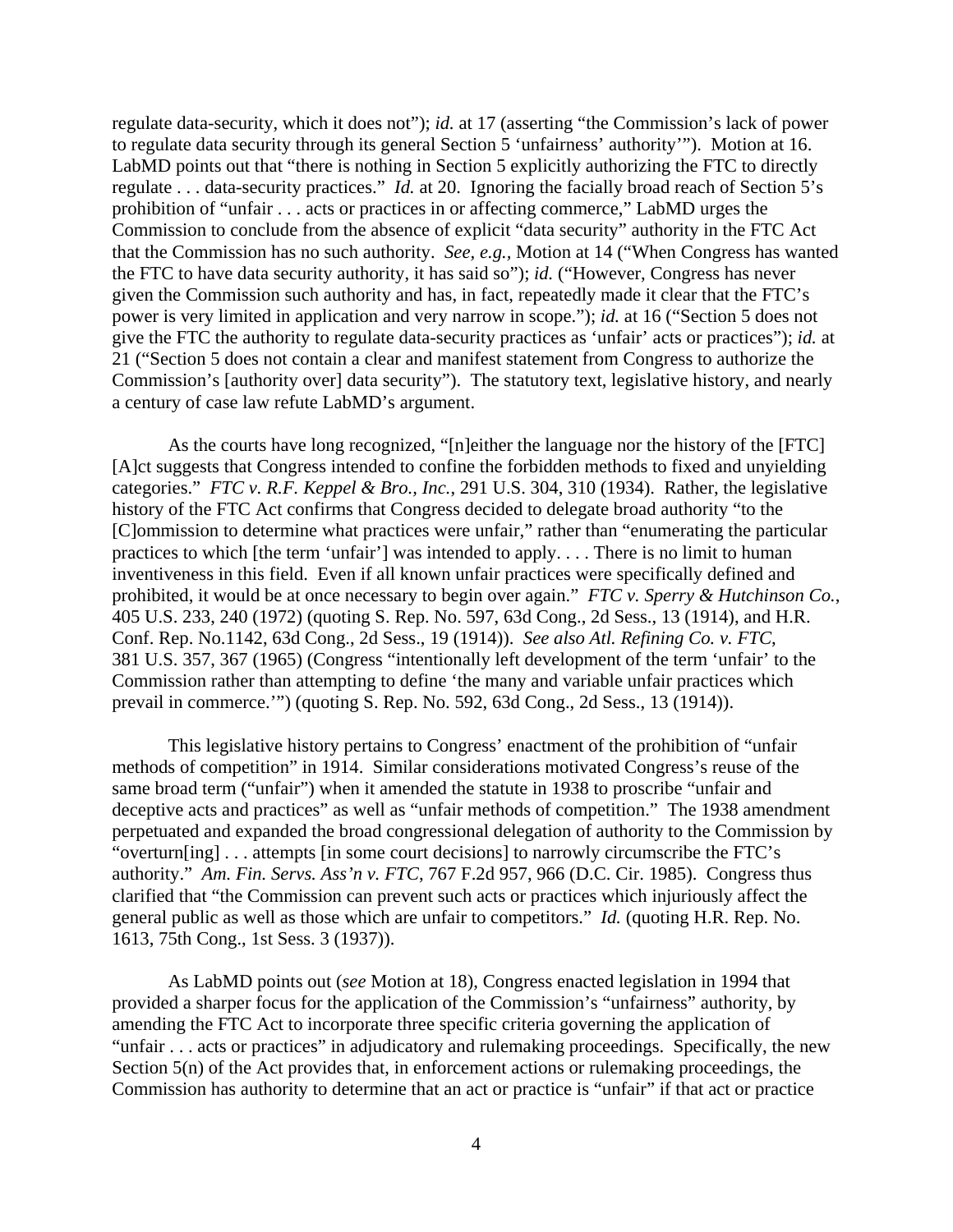"[1] causes or is likely to cause substantial injury to consumers which is [2] not reasonably avoidable by consumers themselves and [3] not outweighed by countervailing benefits to consumers or competition." 15 U.S.C. 45(n). These criteria, derived from the Commission's pre-existing *Policy Statement on Unfairness*, codified the analytical framework that the Commission already had been applying for the preceding decade in its efforts to combat "unfair . . . acts or practices." *See* Commission Statement of Policy on the Scope of Consumer Unfairness Jurisdiction (Dec. 17, 1980) ("*Policy Statement on Unfairness*"), *reprinted in Int'l Harvester Co.*, 104 F.T.C. 949, 1070, 1073 (1984). Section 5(n)'s specific criteria provide greater certainty for businesses by setting forth the factors to be used to evaluate whether their acts or practices are "unfair." That fact alone refutes LabMD's contention that the "general statutory terms" in Section 5 are too "vague" to be applied to the conduct alleged in the Complaint. *See* Motion at 19.

 At the same time, Congress, in enacting Section 5(n), confirmed its intent to allow the Commission to continue to ascertain, on a case-by-case basis, which specific practices should be condemned as "unfair." Thus, to this day, "Congress has not at any time withdrawn the broad discretionary authority originally granted the Commission in 1914 to define unfair practices on a flexible, incremental basis." *Am. Fin. Servs. Ass'n*, 767 F.2d at 966.

The Commission and the federal courts have been applying these three "unfairness" factors for decades and, on that basis, have found a wide range of acts or practices that satisfy the applicable criteria to be "unfair," even though – like the data security practices alleged in this case – "there is nothing in Section 5 explicitly authorizing the FTC to directly regulate" such practices (*see* Motion at 20). *See, e.g., FTC v. Neovi, Inc.*, 604 F.3d 1150, 1155 (9th Cir. 2010) (creating and delivering unverified checks that enabled fraudsters to take unauthorized withdrawals from consumers' bank accounts); *FTC v. Accusearch, Inc.*, 570 F.3d 1187, 1193 (10th Cir. 2009) (covert retrieval and sale of consumers' telephone billing information); *Orkin Exterminating Co. v. FTC,* 849 F.2d 1354, 1364 (11th Cir.1988) (unilateral breach of standardized service contracts); *Am. Fin. Servs. Ass'n,* 767 F.2d at 971 (oppressive litigation conduct to repossess household goods sold on credit).

 LabMD cites *American Bar Association v. FTC*, 430 F.3d 457 (D.C. Cir. 2005), for the proposition that the Commission is overstepping the bounds of its authority to interpret the FTC Act. *See* Motion at 20. But that case is inapposite. *ABA* concerned the agency's determination, in construing the Gramm-Leach-Bliley Act ("GLB Act"), that attorneys fell within that statute's definition of "financial institutions" – a defined term that, in turn, incorporated by reference a set of lengthy and detailed definitions imported from other statutes and other agencies' regulations. The court found it "difficult to believe" that, in enacting a statutory "scheme of the length, detail, and intricacy of the one" under review, Congress could have left sufficient remaining ambiguity, "hidden beneath an incredibly deep mound of specificity," to support imposing GLB Act requirements upon "a profession never before regulated by federal [financial service] regulators, and never mentioned in the statute." 430 F.3d at 469. By contrast, the statutory text at issue in this case – "unfair . . . acts or practices" – conveys a far broader scope of interpretive flexibility, particularly given that this term is at the core of the Commission's own organic statute, the FTC Act.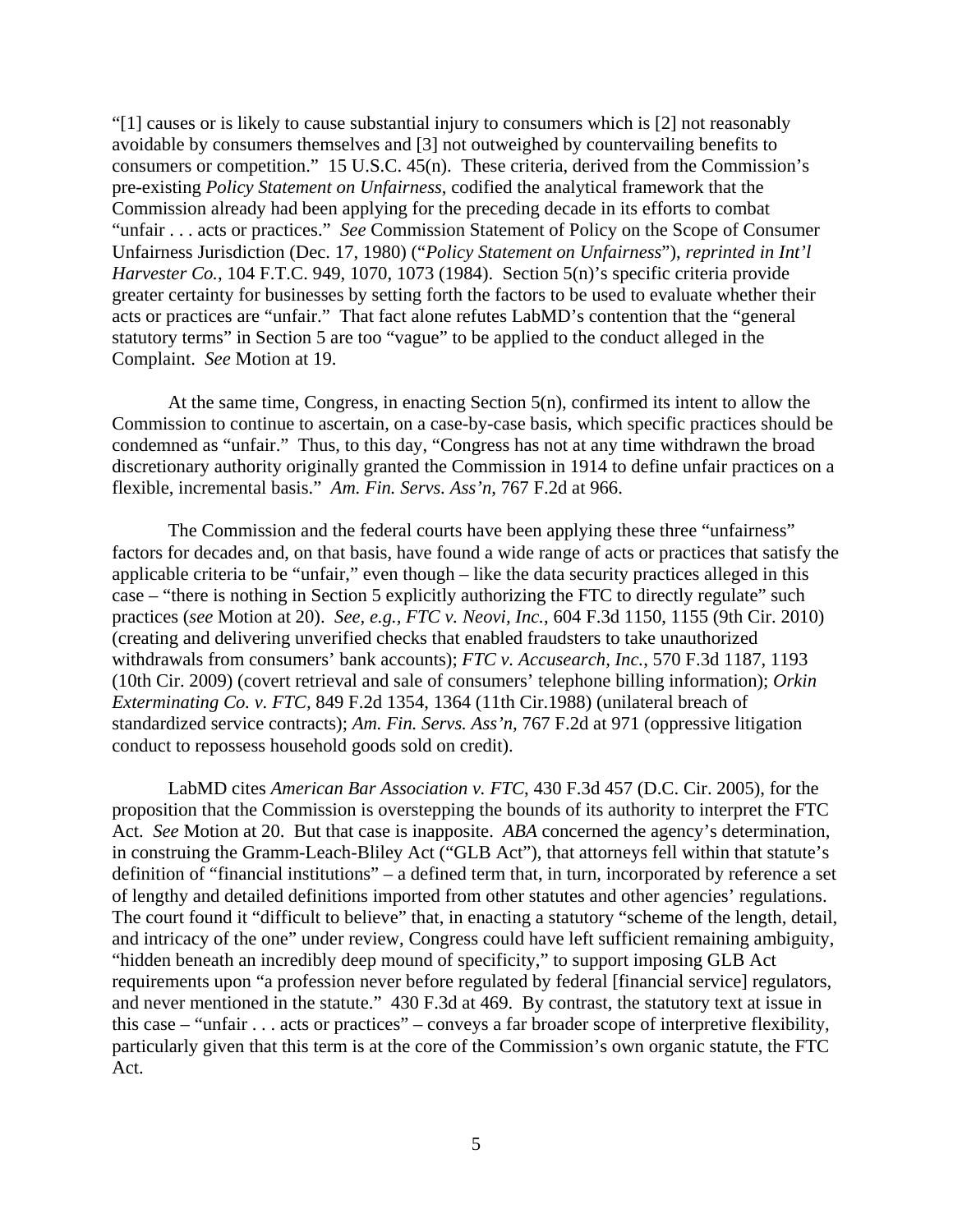LabMD similarly invokes *FDA v. Brown & Williamson Tobacco Corp.*, 529 U.S. 120, 133 (2000), for the proposition that "simple 'common sense as to the manner in which Congress is likely to delegate a policy decision of such economic and political magnitude' . . . reinforces the conclusion that the FTC lacks the authority to regulate the acts or practices alleged in the Complaint." Motion at 19 (quoting *Brown & Williamson*, 529 U.S. at 133). But *Brown & Williamson* is inapposite as well. In that case, the Court found that the Food and Drug Administration's attempts to regulate tobacco products conflicted directly with concrete manifestations of congressional intent. In particular, the Court concluded that, if the FDA had the authority it claimed, its own findings would have compelled it to ban tobacco products outright, whereas various tobacco-related statutes made clear that Congress wished *not* to ban such products. *See* 529 U.S. at 137-39. Here, of course, LabMD can cite no similar congressional intent to preserve inadequate data security practices that unreasonably injure consumers.

Similarly, the Court found that "Congress' specific intent when it enacted the FDCA" (Food, Drug & Cosmetics Act) in 1938 was to deny the FDA authority to regulate tobacco products. 529 U.S. at 146. The Court reasoned that, "*given the economic and political significance of the tobacco industry at the time*, it is extremely unlikely that Congress could have intended to place tobacco within the ambit of the FDCA absent any discussion of the matter." *Id.* at 147 (emphasis added).<sup>5</sup> By contrast, when enacting the FTC Act in 1914 and amending it in 1938, Congress had no way of anticipating the "economic and political significance" of data security practices in today's online environment. Accordingly, the fact that "there is no evidence in the text of the [FTC Act] or its legislative history that Congress in 1938 even considered the applicability of the Act" to data security practices is completely irrelevant. Congress could not possibly have had any "specific intent" to deny the FTC authority over data security practices. It did, however, intend to delegate broad authority to the FTC to address emerging business practices – including those that were unforeseeable when the statute was enacted. That is the only congressional intent that matters here.

### **B. The Commission Has Consistently Affirmed Its Authority under the FTC Act to Take Enforcement Action against Unreasonable Data Security Activities that Qualify as Unfair Acts and Practices**

 LabMD similarly attempts to draw support from the *Brown & Williamson* Court's determination that the FDA's 1996 "assertion of authority to regulate tobacco products" contradicted the agency's previous "consistent and repeated statements [over the preceding 73 years] that it lacked authority . . . to regulate tobacco absent claims of therapeutic benefit by the manufacturer," and the Court's conclusion that congressional enactments "against the backdrop" of the FDA's historic disavowal of authority confirmed that Congress did not intend to authorize such regulation. 529 U.S. at 132, 144-46. LabMD argues, by analogy, that "the Commission

<sup>5</sup> As the D.C. Circuit has recently recognized, these considerations are essential to the holding of *Brown & Williamson*, and, in their absence, that case does not justify restricting agency action under a broad statutory mandate. *See Verizon v. FCC*, No. 11-1355, at 23-25 (D.C. Cir., Jan. 14, 2014) (slip op.).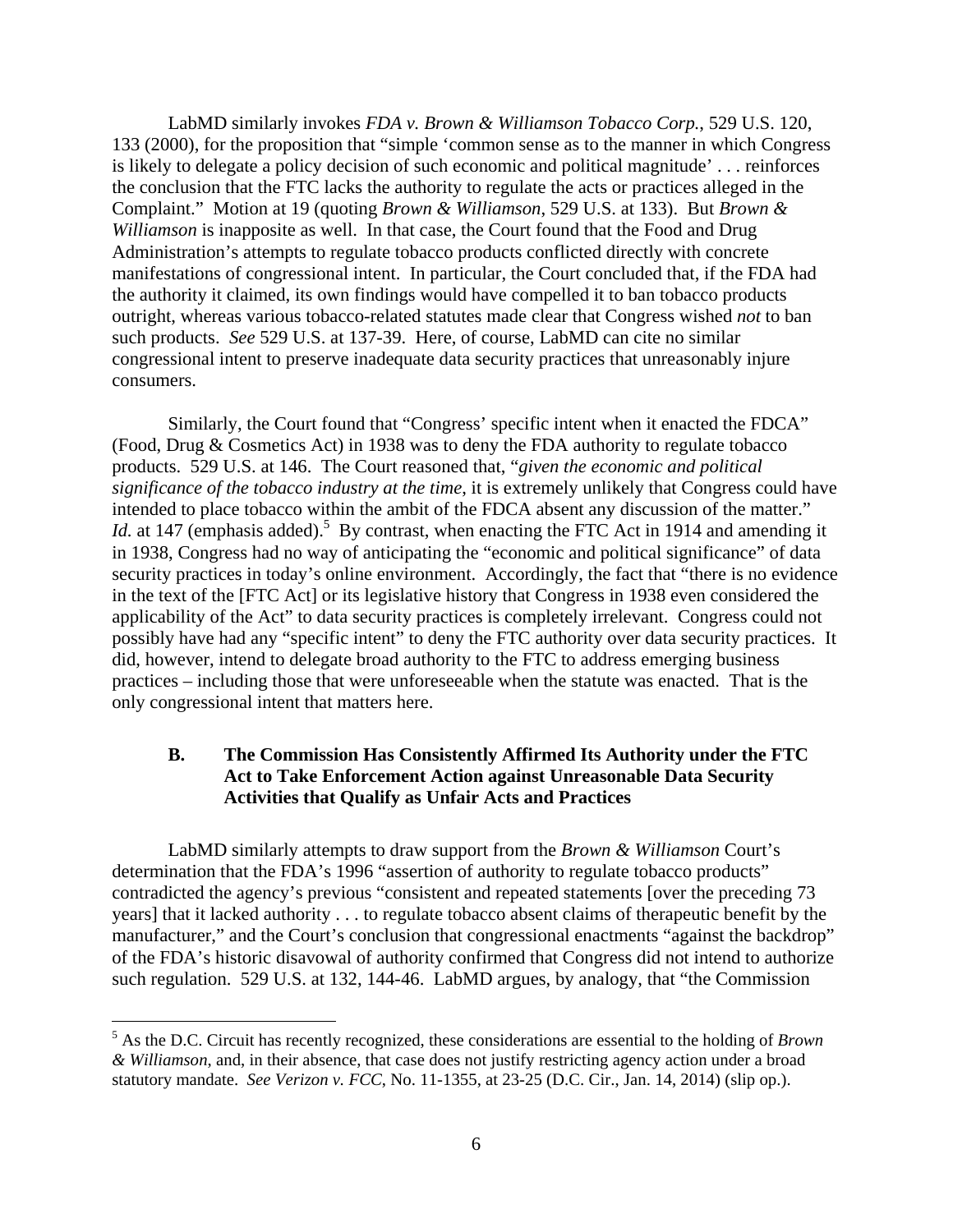[previously] did not claim Section 5 'unfairness' authority to regulate patient-information (or any other) data-security practices," but "recently reversed course without explanation," thus purportedly defying congressional intent. Motion at 16, 18.

That analogy, too, is without merit. Unlike the FDA, the Commission has never disavowed authority over online privacy or data security matters. To the contrary, "[t]he Commission has been involved in addressing online privacy issues for almost as long as there has been an online marketplace," and has repeatedly and consistently affirmed its authority to challenge unreasonable data security measures as "unfair . . . acts or practices" in violation of Section 5. *See* FTC Report to Congress, *Privacy Online*, at 2 (June 1998) ("*1998 Online Privacy*  Report").<sup>6</sup> LabMD cites out-of-context snippets from the Commission's 1998 and 2000 reports to Congress for the unfounded proposition that, at that time, the Commission believed its authority over data security matters was "limited to ensuring that Web sites follow their stated information practices."7 LabMD's characterization does not withstand scrutiny. Neither the text it quotes nor the reports as a whole can plausibly be read as disavowing the Commission's authority to take enforcement action against data security practices that violate Section 5's prohibition of "unfair . . . acts or practices," as defined in Section 5(n). Indeed, the Commission clearly stated that certain conduct relating to online data security is "likely to be an unfair practice," and, in both reports, confirmed its view that the FTC Act "provides a basis for government enforcement" against information practices [that] may be inherently . . . unfair, regardless of whether the entity has publicly adopted any fair information practice policies."<sup>8</sup> In context, the sentences from the 1998 and 2000 reports relied upon by LabMD simply recognize that the Commission's existing authority may not be sufficient to effectively protect consumers with regard to *all* data privacy issues of potential concern (such as aspects of children's online privacy) and that expanded rulemaking authority and enforcement remedies could enhance the Commission's ability to meaningfully address a broader range of such concerns.<sup>9</sup> The same

1

<sup>6</sup> *See* http://www.ftc.gov/sites/default/files/documents/reports/privacy-online-report-congress/priv-23a.pdf.

<sup>7</sup> Motion at 16 n.12 (quoting *1998 Online Privacy Report* at 41) ("As a general matter, the Commission lacks authority to require firms to adopt information practice policies."); Reply at 7-8 (quoting FTC Report to Congress, *Privacy Online: Fair Information Practices in the Electronic Age* (May 2000) ("*2000 Online Privacy Report*") (http://www.ftc.gov/sites/default/files/documents/reports/privacy-onlinefair-information-practices-electronic-marketplace-federal-trade-commission-report/privacy2000.pdf) ("As a general matter, . . . the Commission lacks authority to require firms to adopt information practice policies or to abide by the fair information practice principles on their Web sites").

<sup>8</sup> *1998 Online Privacy Report* at 12-13, 40-41. *See also 2000 Online Privacy Report* at 33-34 ("The Commission's authority over the collection and dissemination of personal data collected online stems from Section 5[,]" which "prohibits unfair and deceptive practices in and affecting commerce," and thus "authorizes the Commission to seek injunctive and other equitable relief, including redress, for violations of the Act, and provides a basis for government enforcement of certain [norms concerning] fair information practices").

<sup>&</sup>lt;sup>9</sup> See 1998 Online Privacy Report at 42 (recognizing that "Section 5 may only have application to some but not all practices that raise concern about the online collection and use of information from children," and recommending legislation authorizing the Commission to promulgate "standards of practice governing the online collection and use of information from children."); *2000 Online Privacy Report* at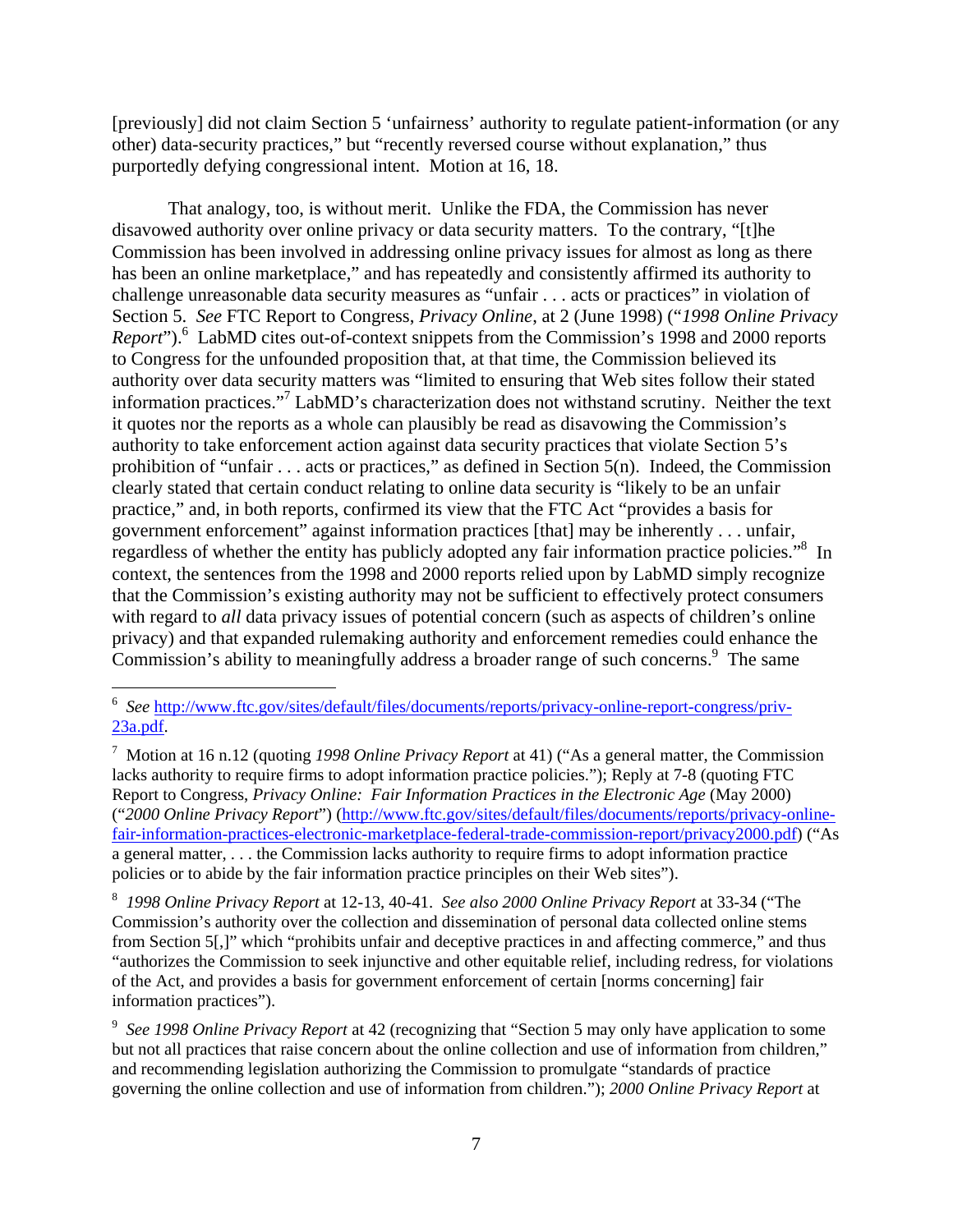error infects LabMD's mischaracterization of testimony that Commissioners and high-level Commission staff members delivered to various congressional committees and subcommittees.<sup>10</sup>

 Since the late 1990s, the Commission has repeatedly affirmed its authority to take action against unreasonable data security measures as "unfair . . . acts or practices" in violation of Section 5, in reports, testimony to Congress, and other publicly-released documents.<sup>11</sup> The Commission has also confirmed this view by bringing administrative adjudicatory proceedings and cases in federal court challenging practices that compromised the security of consumers' data and resulted in improper disclosures of personal information collected from consumers online. For example, on May 1, 2006, the Commission filed a complaint in the U.S. District Court for the District of Wyoming, charging that defendant Accusearch, Inc. and its principal obtained consumers' private information (specifically, data concerning their telecommunications usage) and caused such data to be disclosed to unauthorized third parties without consumers' knowledge or consent. *FTC v. Accusearch, Inc.*, Case No. 2:06-cv-0105, Complaint, at ¶¶ 9-13. The Commission alleged that this conduct was "an unfair practice in violation of Section 5(a) of the FTC Act," *id.*, ¶ 14, because it "caused or [was] likely to cause substantial injury to consumers that [was] not reasonably avoidable by consumers and [was] not outweighed by

36-37 (seeking legislation granting "authority to promulgate more detailed standards pursuant to the Administrative Procedure Act," including "rules or regulations [that] could provide further guidance to Web sites by defining fair information practices with greater specificity[,]" such as "what constitutes" 'reasonable access' and 'adequate security'"). *See also* Motion at 17 n.13 (quoting same).

 $\overline{a}$ 

<sup>10</sup> See Motion at 16-17, nn.12, 13, 14 (citing testimony by Chairman Robert Pitofsky in 1998, then-Commissioner Edith Ramirez in 2011, Chairman Jonathan Leibowitz in 2012, and Bureau Directors Eileen Harrington and David Vladeck in 2009 and 2011, respectively). In such testimony, the FTC representatives conveyed the Commission's support for draft data security legislation that would expand the FTC's *existing* authority by providing it with rulemaking authority under the Administrative Procedure Act and civil penalty authority. *See, e.g.*, Prepared Statement of the FTC, *Data Security*, presented by Commissioner Edith Ramirez to House Comm. on Energy & Commerce, Subcomm. on Commerce, Mfg., and Trade, at 11-12 (June 5, 2011)

(http://www.ftc.gov/sites/default/files/documents/public\_statements/prepared-statement-federal-tradecommission-data-security/110615datasecurityhouse.pdf).

11 *See, e.g.,* Prepared Statement of the FTC, *Identity Theft: Innovative Solutions for an Evolving Problem*, presented by Bureau Dir. Lydia B. Parnes to Senate Comm. on the Judiciary, Subcomm. on Terrorism, Tech., and Homeland Security, at 5-6 (Mar. 21, 2007)

(http://www.ftc.gov/sites/default/files/documents/public\_statements/prepared-statement-federal-tradecommission-identity-theft-innovative-solutions-evolving-

problem/p065409identitytheftsenate03212007.pdf); FTC Staff Report, *Protecting Consumers in the Next Tech-ade,* at 29-30 (Spring 2008) (http://www.ftc.gov/sites/default/files/documents/reports/protectingconsumers-next-tech-ade-report-staff-federal-trade-commission/p064101tech.pdf); FTC Report, *Security in Numbers, SSNs and ID Theft*, at 7 (Dec. 2008) (http://www.ftc.gov/os/2008/12/P075414ssnreport.pdf); Prepared Statement of the FTC, *Protecting Social Security Numbers From Identity Theft*, presented by Assoc. Bureau Dir. Maneesha Mithal to House Comm. on Ways and Means, Subcomm. on Soc. Security, at 8 (April 13, 2011) (http://ftc.gov/os/testimony/110411ssn-idtheft.pdf); FTC Report, *Protecting Consumer Privacy in an Era of Rapid Change*, at 14, 73 (March 26, 2012)

(http://www.ftc.gov/reports/protecting-consumer-privacy-era-rapid-change-recommendations-businessespolicymakers). *See also* note 13, *infra*.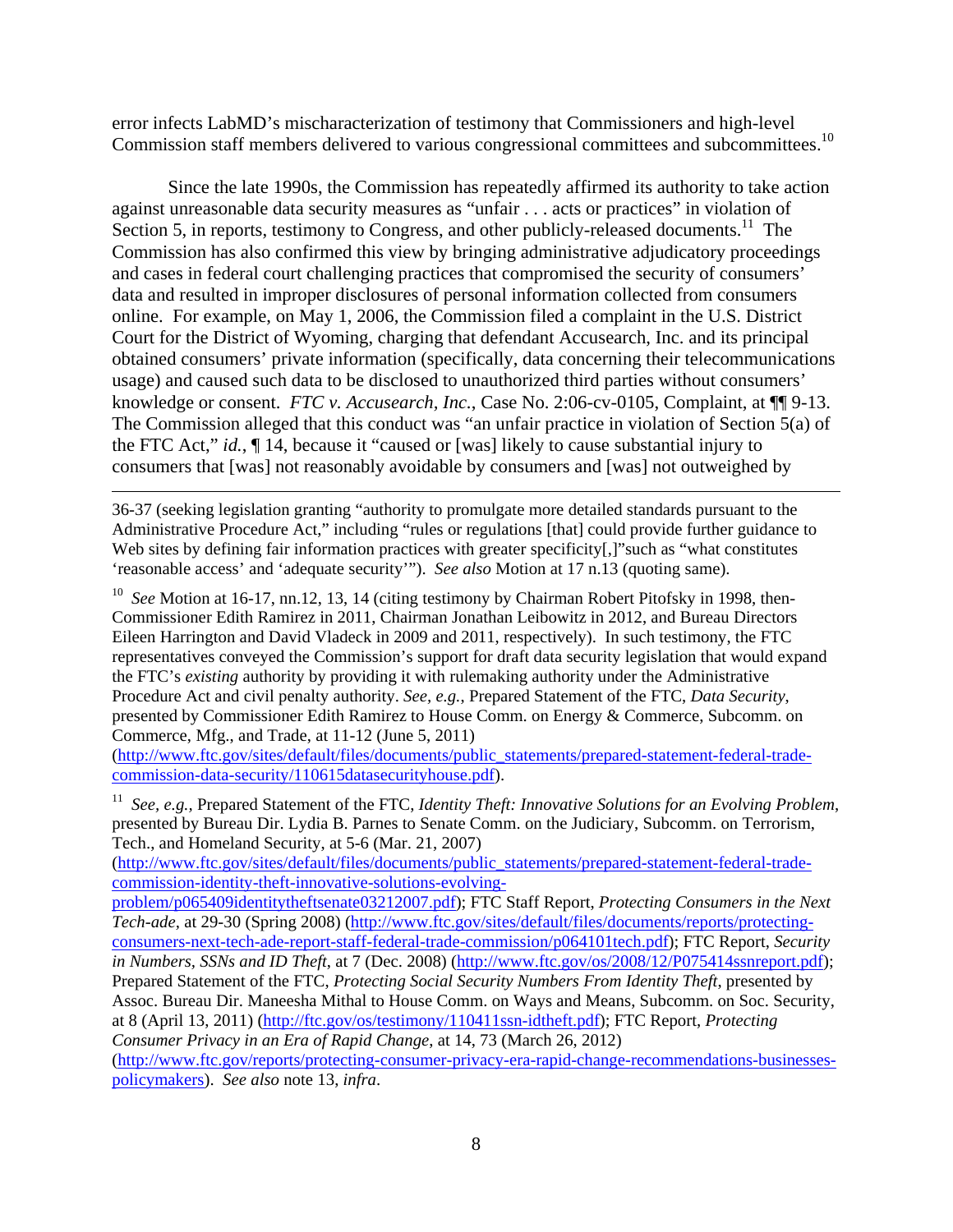countervailing benefits to consumers or competition." *Id.*, ¶ 13. The district court agreed, granting summary judgment to the Commission in 2007, and the Tenth Circuit affirmed in 2009. *See Accusearch*, *supra*, 570 F.3d 1187. Since then, the Commission has taken the same position in dozens of other enforcement proceedings, including administrative adjudications,  $^{12}$  as well as complaints filed in federal courts, *see* CC Opp. at 12-13 n.9 (citing cases). In these cases, the Commission challenged allegedly unreasonable data security measures (or other practices that enabled unauthorized third parties to harm consumers by obtaining access to their confidential personal data) as "unfair acts or practices" in violation of Section 5. And in each case, it clearly reaffirmed its position that it possessed jurisdiction over the allegedly "unfair" data security practices under Section 5.

 The fact that the Commission initially focused its enforcement efforts primarily on "deceptive" data security practices, and began pursuing "unfair" practices in 2005, does not mean that the Commission lacked jurisdiction over "unfair" practices before then. As then-Commissioner Orson Swindle testified to a House subcommittee in 2004, "To date, the Commission's security cases have been based on its authority to prevent deceptive practices," but it "also has authority to challenge practices as unfair if they cause consumers substantial injury that is neither reasonably avoidable nor offset by countervailing benefits. The Commission has used this authority in appropriate cases to challenge a variety of injurious practices, including unauthorized charges in connection with 'phishing.'"13 LabMD cites Commissioner Swindle's reference to the Commission's "deceptiveness" authority over data security practices, *see* Motion at 16 n.12, but neglects to mention his reference to the Commission's "unfairness" authority over such practices.

 LabMD also misinterprets the Commission's expressions of support for legislation relating to data security as requests for authority to fill regulatory "gaps" that it could not fill without such legislation. *Id.* at 17 & nn.13, 14. LabMD refers to three data security-related laws that the Commission supported, and that Congress ultimately enacted – *i.e.*, the GLB Act.<sup>14</sup> the

<sup>12</sup> *See BJ's Wholesale Club, Inc.*, 140 F.T.C. 465, 470 (2005); *DSW, Inc.*, 141 F.T.C. 117, 122 (2006); *CardSystems Solutions, Inc.*, Docket No. C-4168, 2006 WL 2709787, \*3 (Sept. 5, 2006); *Reed Elsevier, Inc.*, Docket No. C-4226, 2008 WL 3150420, \*4 (July 29, 2008); *TJX Cos., Inc.*, Docket No. C-4227, 2008 WL 3150421, \*3 (Sept. 29, 2008). In these and similar cases, the Commission issues its final Decisions & Orders only after placing the relevant proposed consent orders on the public record, issuing Notices in the Federal Register that summarize and explain the provisions of the proposed orders and invite public comment, and considering comments filed by interested members of the public. *See*  16 C.F.R. § 2.34(c) & (e).

<sup>&</sup>lt;sup>13</sup> Prepared Statement of the FTC, *Protecting Information Security and Preventing Identity Theft*, presented by Commissioner Orson Swindle to House Comm. on Gov't Reform, Subcomm. on Tech., Info. Policy, Intergovernmental Relations, and the Census, at 7, 14 n.24 (Sept. 22, 2004) (http://www.ftc.gov/sites/default/files/documents/public\_statements/prepared-statement-federal-tradecommission-protecting-information-security-and-preventing-identity/040922infosecidthefttest.pdf) ("*Comm'r Swindle's 2004 Information Security Testimony*").

<sup>&</sup>lt;sup>14</sup> Pub. L. 106-102 (1999) (codified in pertinent part at 15 U.S.C.  $\S$  6804(a)(1)).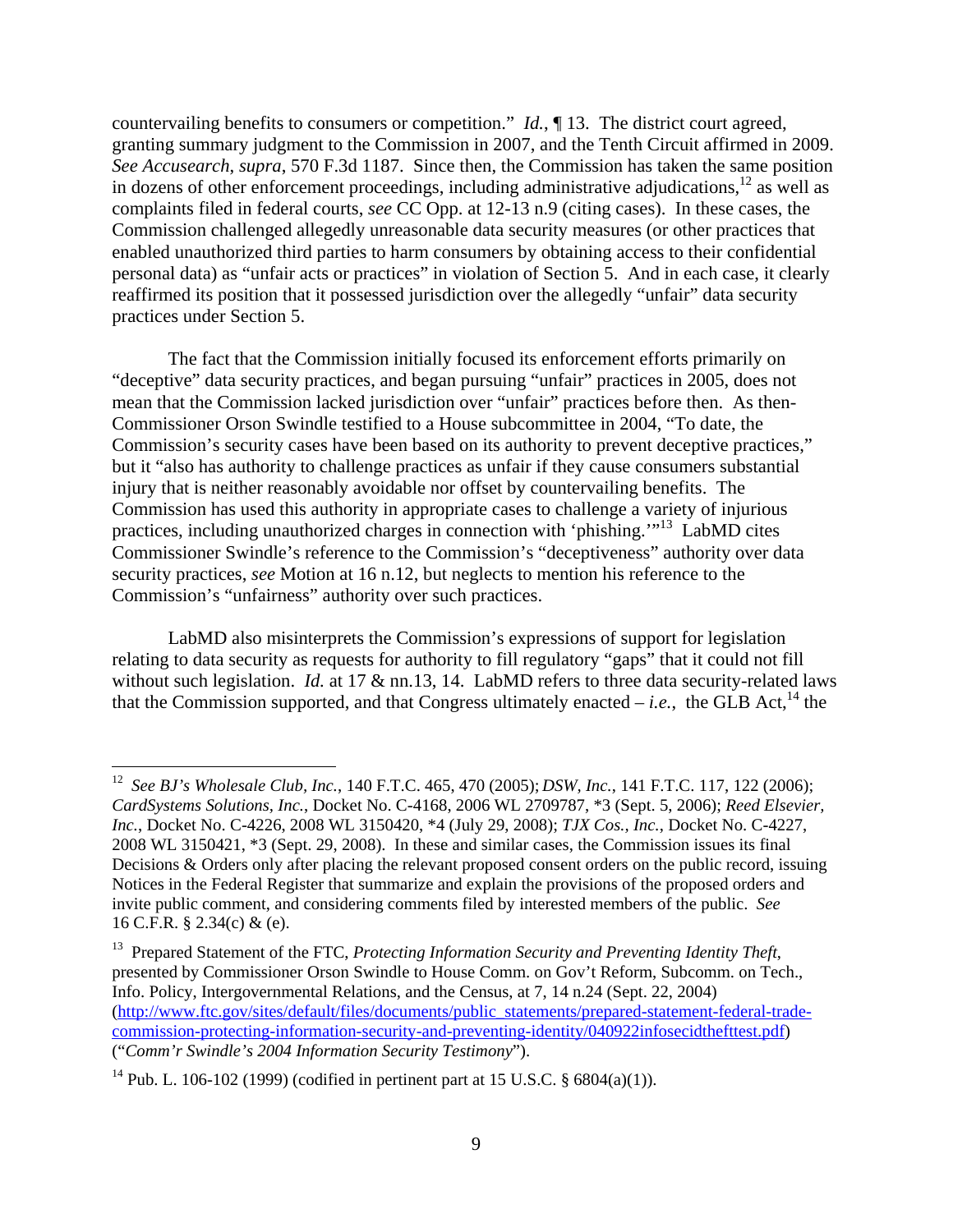Children's Online Privacy Protection Act ("COPPA"),<sup>15</sup> and the Fair and Accurate Credit Transactions Act of 2003 ("FACTA").16 But these laws *recognized* the Commission's *existing* enforcement authority, *expanded* that authority in particular respects, and affirmatively *directed* the Commission to take particular actions to protect consumer interests in specified contexts. For example, in COPPA, Congress authorized the Commission to sue for civil penalties in addition to the equitable monetary relief available under existing law, and authorized and directed the Commission to promulgate rules to protect children's online privacy pursuant to the streamlined procedures of the Administrative Procedure Act ("APA"), rather than using the more time-consuming procedures mandated by Section 18 of the FTC Act, 15 U.S.C. § 57a. Similarly, in both FACTA and the GLB Act, Congress directed the Commission to adopt rules addressing specified topics using streamlined APA procedures; and in FACTA, Congress also expanded the range of remedies available in Commission enforcement actions.

 Finally, even if they were otherwise plausible, LabMD's arguments about the intended meaning of the past statements of the Commission or its members or staff would still be immaterial to the ultimate question of the Commission's statutory authority. "An agency's initial interpretation of a statute that it is charged with administering is not 'carved in stone,'" and agencies "must be given ample latitude to 'adapt their rules and policies to the demands of changing circumstances." *Brown & Williamson*, 529 U.S. at 156-57 (quoting *Chevron U.S.A. Inc. v. Natural Resources Defense Council, Inc.*, 467 U.S. 837, 863 (1984); *Smiley v. Citibank (S.D.)*, 517 U.S. 735, 742 (1996); *Motor Vehicle Mfrs. Ass'n v. State Farm Mut. Auto. Ins. Co.*, 463 U.S. 29, 42 (1983); and *Permian Basin Area Rate Cases*, 390 U.S. 747, 784 (1968)); *see also Verizon v. FCC*, *supra* note 5, at 19-20. Presented with the concrete circumstances of this case, the Commission concludes that it can and should address whether or not LabMD's data security procedures constitute "unfair . . . acts or practices" within the meaning of the FTC Act. To conclude otherwise would disregard Congress's instruction to the Commission to protect consumers from harmful practices in evolving technological and marketplace environments.

## **C. HIPAA and Other Statutes Do Not Shield LabMD from the Obligation to Refrain from Committing Unfair Data Security Practices that Violate the FTC Act.**

 Contrary to LabMD's contention, Congress has never enacted any legislation that, expressly or by implication, forecloses the Commission from challenging data security measures that it has reason to believe are "unfair . . . acts or practices." LabMD relies on numerous "targeted statutes" that Congress has enacted in recent years "specifically delegating" to the Commission or to other agencies "statutory authority over data-security" in certain narrower fields. Motion at 15. But LabMD has not identified a single provision in any of these statutes that expressly withdraws any authority from the Commission. Thus, its argument that these more specific statutes implicitly repeal the FTC's preexisting authority is unpersuasive. "The cardinal rule is that repeals by implication are not favored. Where there are two acts upon the same subject, effect should be given to both if possible." *Posadas v. Nat'l City Bank of N.Y.*,

1

<sup>&</sup>lt;sup>15</sup> Pub. L. 105-277 (1998) (codified in pertinent part at 15 U.S.C. §§ 6502(b), 6505(d)).

<sup>&</sup>lt;sup>16</sup> Pub. L. 108-159 (2003) (codified in pertinent part at 15 U.S.C. § 1681s(a)).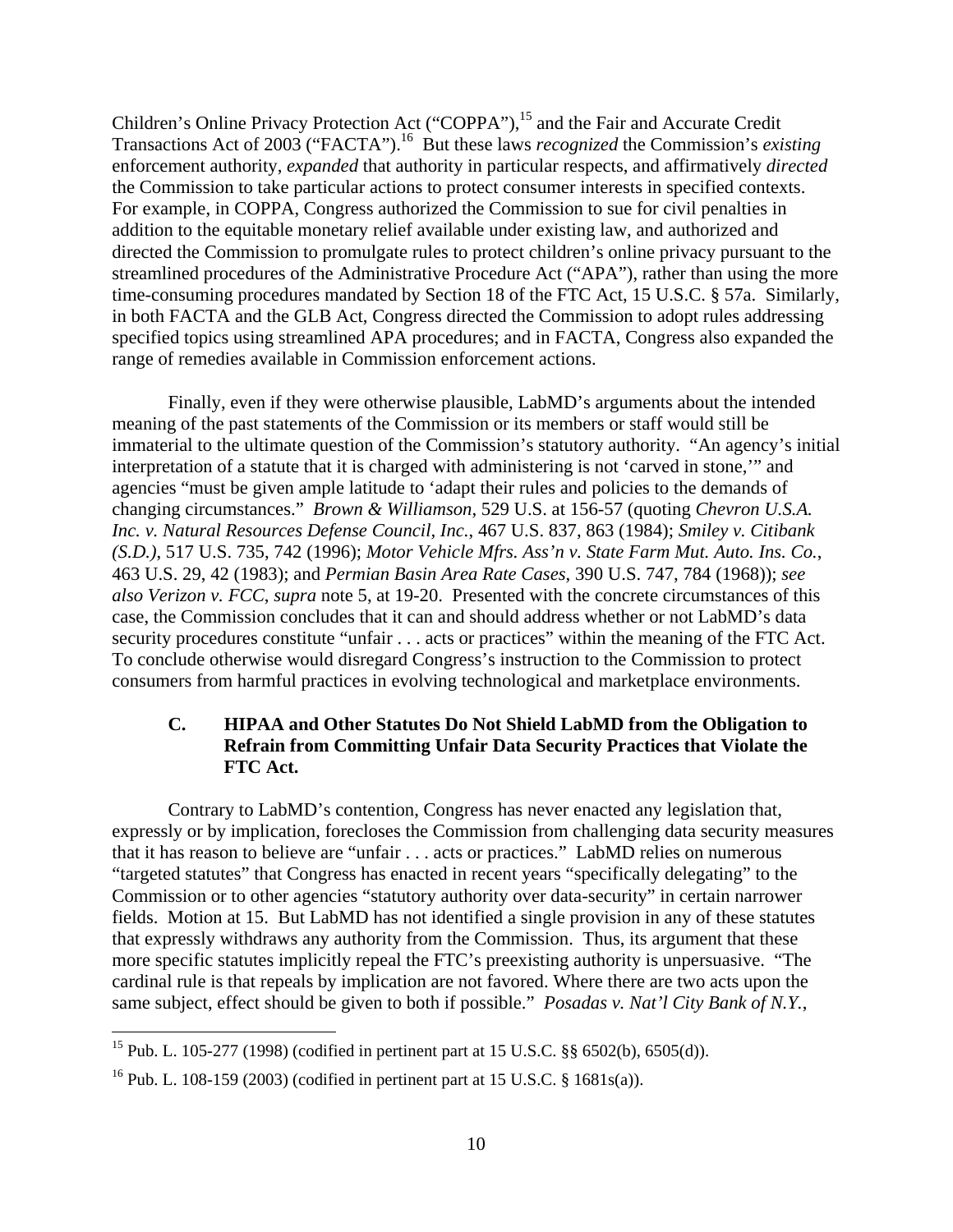296 U.S. 497, 503 (1936). Thus, one cannot conclude that Congress implicitly repealed or narrowed the scope of an existing statute (*i.e.*, Section 5) by subsequently enacting a new law unless "the intention of the legislature to repeal [is] clear and manifest; otherwise, at least as a general thing, the later act is to be construed as a continuation of, and not a substitute for, the first act . . . ." *Id.*; *see also Branch v. Smith,* 538 U.S. 254, 273 (2003) ("An implied repeal will only be found where provisions in two statutes are in 'irreconcilable conflict,' or where the [later] Act covers the whole subject of the earlier one and 'is clearly intended as a substitute.'"); *Morton v. Moncari*, 417 U.S. 535, 551 (1974) ("when two statutes are capable of co-existence, it is the duty of the courts, absent a clearly expressed congressional intention to the contrary, to regard each as effective").

Nothing in HIPAA, HITECH, $^{17}$  or any of the other statutes LabMD cites reflects a "clear" and manifest" intent of Congress to restrict the Commission's authority over allegedly "unfair" data security practices such as those at issue in this case. LabMD identifies no provision that creates a "clear repugnancy" with the FTC Act, nor any requirement in HIPAA or HITECH that is "clearly incompatible" with LabMD's obligations under Section 5. *See* Motion at 13. To the contrary, the patient-information protection requirements of HIPAA are largely consistent with the data security duties that the Commission has enforced pursuant to the FTC Act. Indeed, the FTC and the Department of Health and Human Services ("HHS") have worked together "to coordinate enforcement actions for violations that implicate both HIPAA and the FTC Act." HHS, *Modifications to the HIPAA Privacy, Security, Enforcement, and Breach Notification Rules*, Final Rule, 78 Fed. Reg. 5566, 5579 (Jan. 25, 2013). And the two agencies have obtained favorable results by jointly investigating the data security practices of companies that may have violated each of these statutes.<sup>18</sup>

 LabMD further argues that HIPAA's comprehensive framework governing "patientinformation data-security practices" by HIPAA-regulated entities somehow trumps the

 $\overline{a}$ 

<sup>18</sup> For example, in 2009, CVS Caremark simultaneously settled HHS charges of HIPAA violations and FTC charges of FTC Act violations, stemming from the two agencies' coordinated investigations of the company's failure to securely dispose of documents containing consumers' sensitive financial and medical information. *See* FTC Press Release: *CVS Caremark Settles FTC Charges: Failed to Protect Medical and Financial Privacy of Customers and Employees; CVS Pharmacy Also Pays \$2.25 Million to Settle Allegations of HIPAA Violations* (Feb. 18, 2009) (http://www.ftc.gov/news-events/pressreleases/2009/02/cvs-caremark-settles-ftc-chargesfailed-protect-medical-financial); *CVS Caremark Corp.*, Consent Order, FTC Docket No. C-4259, 2009 WL 1892185 (June 18, 2009). *See also* HHS Press Release: *CVS Pays \$2.25 Million and Toughens Practices to Settle HIPAA Privacy Case* (Feb. 18, 2009) (http://www.hhs.gov/news/press/2009pres/02/20090218a.html). Similarly, in 2010, Rite Aid entered consent decrees to settle both FTC charges of FTC Act violations and HHS charges of HIPAA violations, which the two agencies had jointly investigated. *See Rite Aid Corp.*, Consent Order, 150 F.T.C. 694 (2010); HHS Press Release: Rite Aid Agrees to Pay \$1 Million to Settle HIPAA Privacy Case (July 27, 2010) (http://www.hhs.gov/news/press/2010pres/07/20100727a.html).

<sup>&</sup>lt;sup>17</sup> See Health Insurance Portability and Accountability Act of 1996 ("HIPAA"), Pub. L. 104-191 (1996) (codified in pertinent part at 42 U.S.C. §§ 1320d *et seq.*); American Recovery and Reinvestment Act of 2009, Pub. L. 111-5, Div. A, Title XIII, and Div. B, Title IV ("Health Information Technology for Economic and Clinical Health Act") ("HITECH") (codified at 42 U.S.C. §§ 1320d-5 *et seq.*).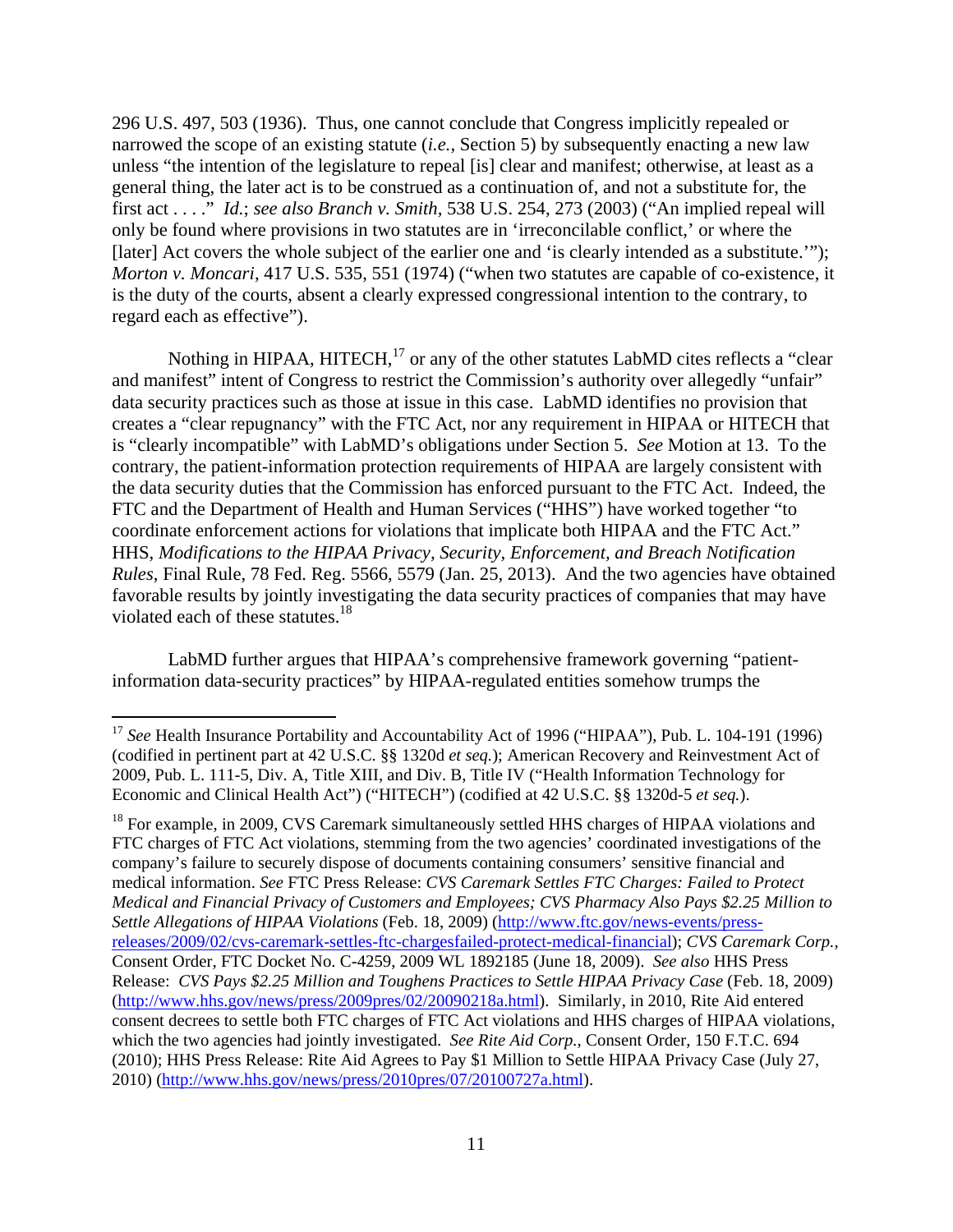application of the FTC Act to that category of practices. Motion at 11-12. But HIPAA evinces no congressional intent to preserve anyone's ability to engage in inadequate data security practices that unreasonably injure consumers in violation of the FTC Act, and enforcement of that Act thus fully comports with congressional intent under HIPAA. LabMD similarly contends that, by enacting HIPAA, Congress vested HHS with "exclusive administrative and enforcement authority with respect to HIPAA-covered entities under these laws." *Id.* at 11. That argument is also without merit. To be sure, the Commission cannot enforce HIPAA and does not seek to do so.<sup>19</sup> But nothing in HIPAA or in HHS's rules negates the Commission's authority to enforce the FTC Act. $20$ 

 Indeed, the FTC Act makes clear that, when Congress wants to exempt a particular category of entities or activities from the Commission's authority, it knows how to do so explicitly – further undermining LabMD's claim to an implicit "carve-out" from the Commission's jurisdiction over HIPAA-covered entities or their "patient-information data security practices." Section 5(a)(2) specifically lists categories of businesses whose acts and practices are not subject to the Commission's authority under the FTC Act. These include banks, savings and loans, credit unions, common carriers subject to the Acts to regulate commerce, air carriers, and entities subject to certain provisions in the Packers and Stockyards Act of 1921. 15 U.S.C. § 45(a)(2). Congress could have added "HIPAA-covered entities" to that list, but it did not. Similarly, the statute identifies certain types of practices that the Commission may not address, such as commerce with foreign nations in certain circumstances. *Id.* § 45(a)(3). But it provides no carve-out for data security practices relating to patient information, to which HIPAA may apply.

 LabMD relies on *Credit Suisse Securities, LLC v. Billing*, 551 U.S. 264 (2007), for the proposition that industry-specific requirements in other statutes may trump more general laws such as the FTC Act. *See* Motion at 13. *Credit Suisse* is clearly distinguishable. As LabMD concedes, there was a "possible conflict between the [securities and antitrust] laws," creating a "risk that the specific securities and general antitrust laws, if both applicable, would produce conflicting guidance, requirements, . . . or standards of conduct." *Id.* By contrast, nothing in the

 $19$  LabMD repeatedly – but incorrectly – asserts that "the FTC agrees that LabMD has not violated HIPAA or HITECH." *See, e.g.*, Motion at 13; *see also* Reply at 4 ("a company FTC admits *complied* with HIPAA/HITECH in all respects") (emphasis in original); *id.* at 5 ("FTC admits LabMD has always complied with all applicable data-security regulations"); *id.* at 12 ("FTC *admits* that LabMD, a HIPAAcovered entity, always complied with HIPAA/HITECH regulations") (emphasis in original). The Commission does not enforce HIPAA or HITECH, and has never expressed any view on whether LabMD has, or has not, violated those statutes.

<sup>&</sup>lt;sup>20</sup> Both HHS (pursuant to HIPAA and HITECH) and the FTC (pursuant to the American Recovery and Reinvestment Act of 2009) have promulgated regulations establishing largely congruent requirements concerning notification of data breaches involving consumers' private health information, but they are applicable to two different categories of firms. *Compare* 16 C.F.R. Part 318 (FTC rule) *with* 45 C.F.R. Part 164, Subparts D & E (HHS rule). LabMD correctly notes that this FTC rule does not apply to HIPAA-covered entities, *see* Motion at 12 & n.9, but the conclusion it draws from this fact is unfounded. Significantly, the Complaint in the present proceeding alleges only statutory violations; it does not allege violations of the FTC's Health Breach Notification Rule.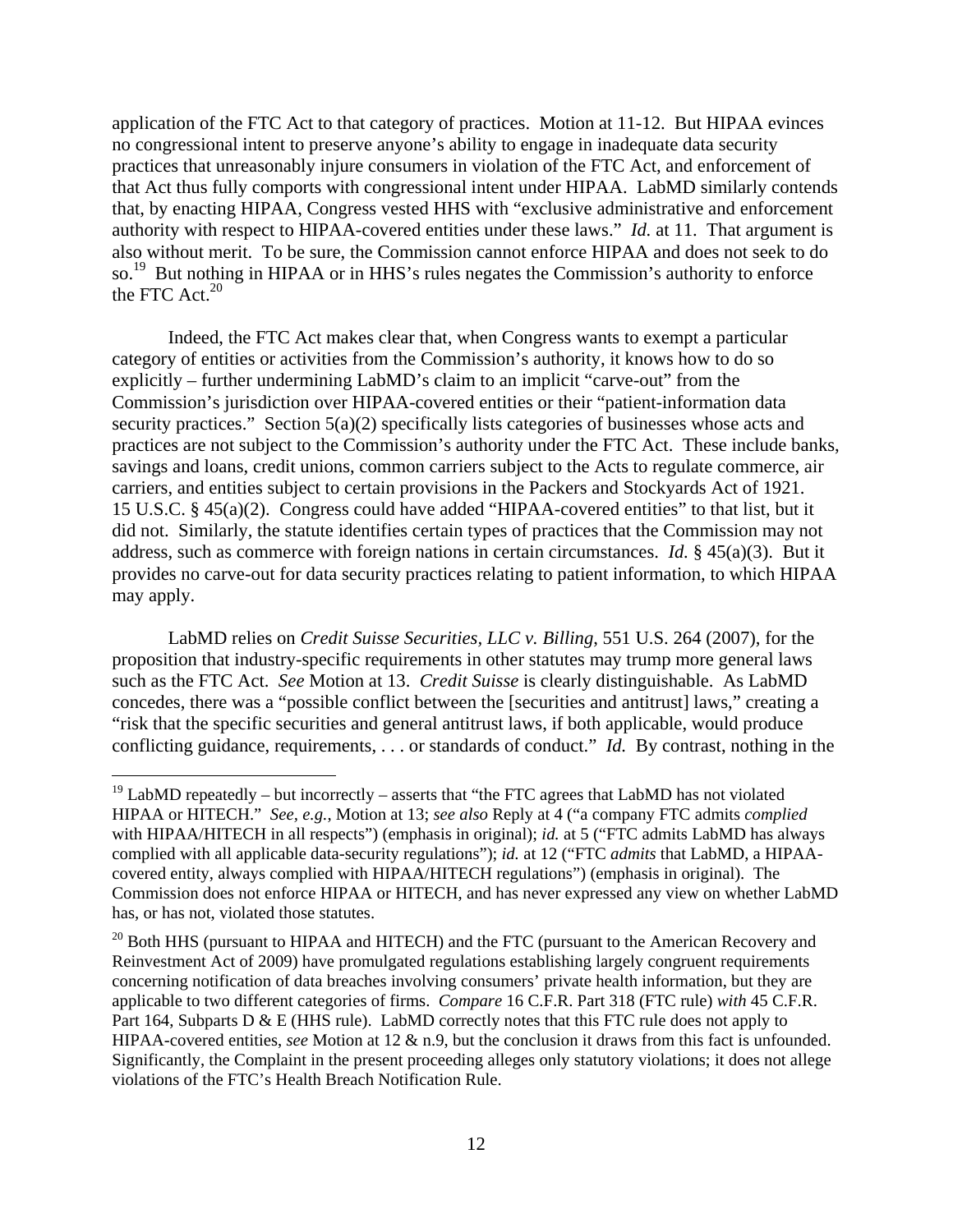FTC Act compels LabMD to engage in practices forbidden by HIPAA, or vice versa. It is not unusual for a party's conduct to be governed by more than one statute at the same time, as "we live in 'an age of overlapping and concurrent regulatory jurisdiction[.]'" *FTC v. Ken Roberts Co.*, 276 F.3d 583, 593 (D.C. Cir. 2001) (quoting *Thompson Med. Co. v. FTC*, 791 F.2d 189, 192 (D.C. Cir. 1996)). LabMD and other companies may well be obligated to ensure their data security practices comply with both HIPAA and the FTC Act. But so long as the requirements of those statutes do not conflict with one another, a party cannot plausibly assert that, because it complies with one of these laws, it is free to violate the other. Indeed, courts have consistently ruled that "the FTC may proceed against unfair practices even if those practices [also] violate some other statute that the FTC lacks authority to administer." *Accusearch*, 570 F.3d at 1194-95 (concluding that conduct may be an unlawful "unfair . . . act or practice" under the FTC Act even if it also violates the Telecommunications Act of 1996). *See also Orkin Exterminating Co.,* 849 F.2d at 1353 (rejecting proposition that a "mere breach of contract . . . is outside the ambit of [the "unfairness" prohibition in] section 5"); *Am. Fin. Servs. Ass'n*, 767 F.2d at 982-83 (FTC may ban certain creditor remedies, such as wage assignments and repossession of consumers' household goods, as "unfair . . . acts or practices" under the FTC Act, even where such conduct also ran counter to state laws against enforcing unconscionable contracts of adhesion).

 Finally, LabMD argues that Congress' enactment of three new statutes addressing the Commission's authority over certain data protection matters in discrete contexts implies that Congress must have believed that, in other respects, the Commission lacked statutory authority to address data protection matters under the FTC Act. That argument, too, is without merit. First, as discussed above, in each of these statutes Congress *expanded* the enforcement and rulemaking tools that the Commission *already* possessed for addressing data security problems in discrete areas. *See supra* at 8 n.10, 9-10. LabMD identifies nothing in any of those bills or their legislative histories indicating that the Commission's authority to enforce Section 5's prohibition of "unfair . . . acts or practices" was limited in any way. Moreover, these statutes affirmatively *directed* the Commission to take particular actions to protect consumer interests in specified contexts.<sup>21</sup> Of course, by *compelling* the Commission to take particular steps in those contexts, Congress did not somehow divest the Commission of its preexisting and much broader *authority* to protect consumers against "unfair" practices. Congress commonly authorizes agencies to oversee entire fields while specifying, in a few areas, what minimum steps those agencies must take in exercising that authority, and the enumeration of those minimum steps does not cast doubt on the agencies' broader authority. *See, e.g.*, *Cablevision Sys. Corp. v. FCC*, 649 F.3d 695, 705-06 (D.C. Cir. 2011). And LabMD's reliance on data security-related bills that ultimately were *not* enacted into law (*see* Motion at 17-18 & n.15; Reply at 9) contradicts basic principles of statutory interpretation.<sup>22</sup>

 $21$  For example, in COPPA, Congress directed the Commission to promulgate rules addressing the specific duties of child-directed website operators to provide specific notices and obtain parental consent before collecting or disclosing children's personal information. *See* 15 U.S.C. § 6502(b).

 $22$  The fact that a proposed bill was not enacted into law does not mean that Congress consciously "rejected" it. Enacting a bill into law is a notoriously difficult and time-consuming process, given the procedural and political hurdles to be overcome before obtaining majority votes of both Houses of Congress, reconciliation of any differences between the two Houses' versions, and signature by the President. Thus, "the fact that Congress has considered, but failed to enact, several bills" typically sheds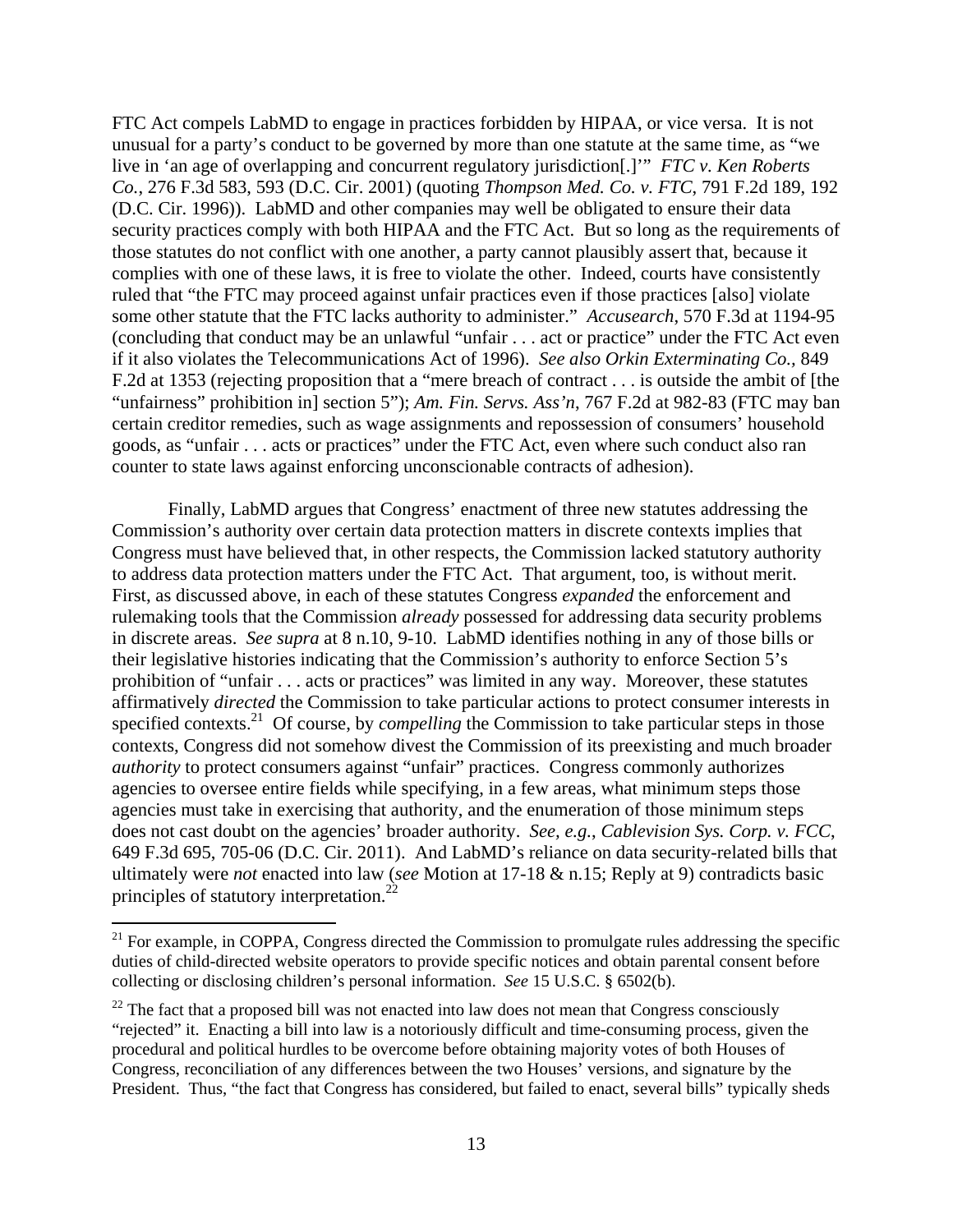In sum, we reject LabMD's contention that the Commission lacks authority to apply the FTC Act's prohibition of "unfair . . . acts or practices" to data security practices, in the field of patient information or in other contexts; and we decline to dismiss the Complaint on that basis.

## **II. THE COMMISSION HAS AUTHORITY TO ENFORCE THE STATUTE BY ADJUDICATING ALLEGED VIOLATIONS, DESPITE THE ABSENCE OF REGULATIONS, WITHOUT INFRINGING LABMD'S DUE PROCESS RIGHTS.**

### **A. Administrative Agencies May Interpret and Enforce Statutory Requirements in Case-by-Case Adjudications, as Well as By Rulemaking.**

 LabMD argues that the Commission may not adjudicate whether the alleged conduct violated Section 5 of the FTC Act because the Commission "has not prescribed regulations or legislative rules under Section 5 establishing patient-information (or any other) data-security standards that have the force of law." Motion at 23. LabMD asserts that "[t]he FTC's refusal to issue regulations is wrongful and makes no sense." *Id.* at 24. LabMD's position conflicts with longstanding case law confirming that administrative agencies may – indeed, must – enforce statutes that Congress has directed them to implement, regardless whether they have issued regulations addressing the specific conduct at issue. Thus, in the leading case of *SEC v. Chenery*, the Supreme Court recognized that the SEC had not exercised its statutory rulemaking authority with regard to the matter at issue, and squarely rejected the contention "that the failure of the Commission to anticipate this problem and to promulgate a general rule withdrew all power from that agency to perform its statutory duty in this case." 332 U.S. 194, 201-02 (1947). To the contrary: "the Commission had a statutory duty to decide the issue at hand in light of the proper standards[,] and . . . this duty remained 'regardless of whether those standards previously had been spelled out in a general rule or regulation.'" *NLRB v. Bell Aerospace Co.*, 416 U.S. 267, 292 (1974) (quoting *Chenery*, 332 U.S. at 201).

 The Commission has long recognized that "information security is an ongoing process of assessing risks and vulnerabilities: no one static standard can assure appropriate security, as security threats and technology constantly evolve." *See Comm'r Swindle's 2004 Information Security Testimony* at 3. Such complex questions relating to data security practices in an online environment are particularly well-suited to case-by-case development in administrative adjudications or enforcement proceedings, given the difficulty of drafting generally applicable regulations that fully anticipate the concerns that arise over emerging business arrangements in this rapidly changing area. As the Supreme Court has explained,

little, if any, light on what Congress believed or intended; and the adjudicator's "task . . . is not to construe bills that Congress has failed to enact, but to construe statutes that Congress has enacted." *Wright v. West*, 505 U.S. 277, 294 n.9 (1992) (Thomas, J.) (plurality op.); *see also Verizon v. FCC*, *supra* note 5, at 25 ("pieces of subsequent failed legislation tell us little if anything about the original meaning" of a statute, and thus such later, unenacted legislative proposals provide "an unreliable guide to legislative intent") (citations omitted).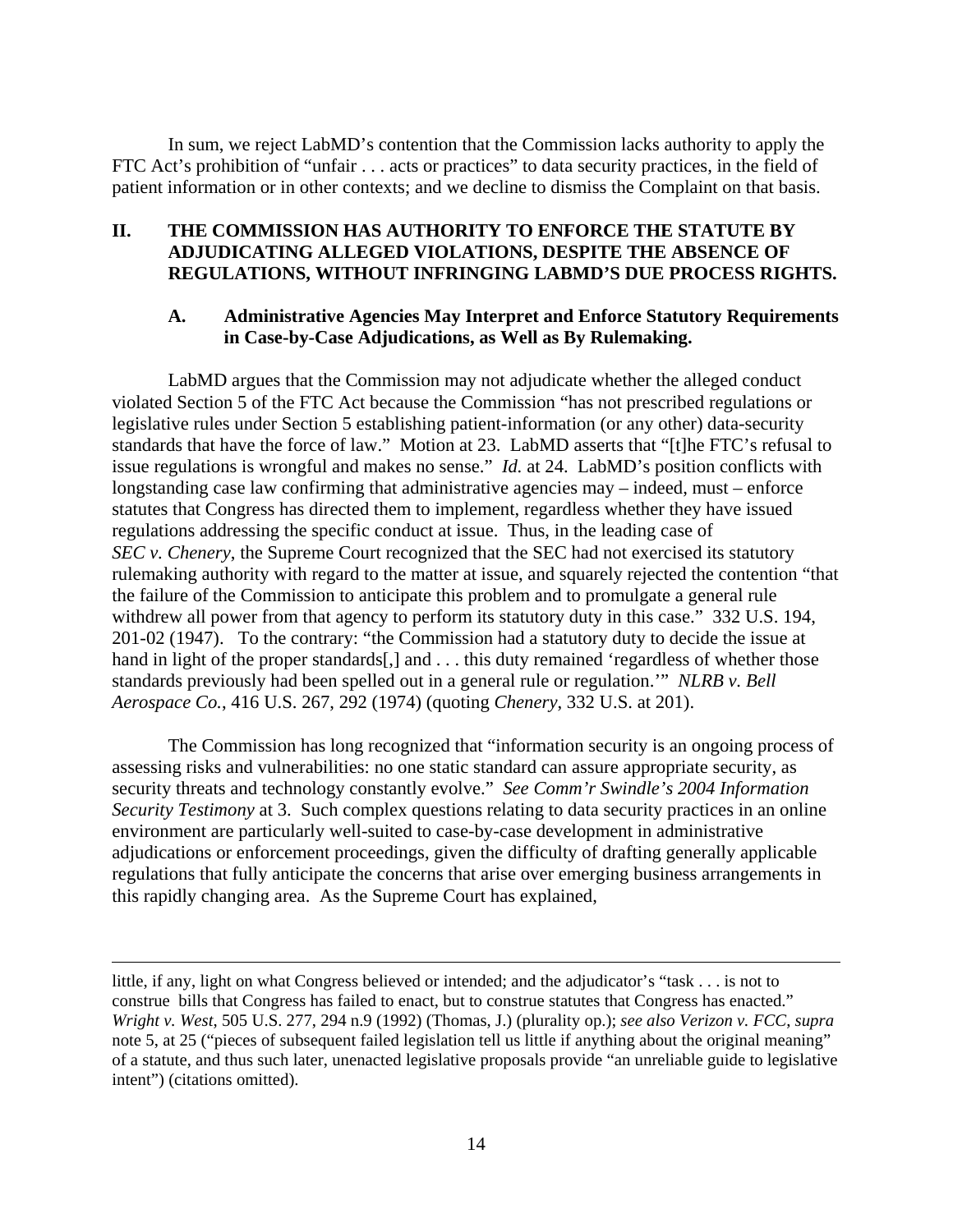[P]roblems may arise . . . [that] must be solved despite the absence of a relevant general rule. Or the agency may not have had sufficient experience with a particular problem to warrant rigidifying its tentative judgment into a hard and fast rule. Or the problem may be so specialized and varying in nature as to be impossible of capture within the boundaries of a general rule. In those situations, the agency must retain power to deal with the problems on a case-to-case basis if the administrative process is to be effective. There is thus a very definite place for the case-bycase evolution of statutory standards. And the choice made between proceeding by general rule or by individual, ad hoc litigation is one that lies primarily in the informed discretion of the administrative agency.

*Chenery*, 332 U.S. at 202-03. Accordingly, "agency discretion is at its peak in deciding such matters as whether to address an issue by rulemaking or adjudication[,] [and] [t]he Commission seems on especially solid ground in choosing an individualized process where important factors may vary radically from case to case." *American Gas Ass'n v. FERC*, 912 F.2d 1496, 1519 (D.C. Cir. 1990). *See also FTC v. Colgate-Palmolive Co.*, 380 U.S. 374, 384-85 (1965) ("the proscriptions [of unfair or deceptive acts and practices] in Section 5 are flexible, to be defined with particularity by the myriad of cases from the field of business," which "necessarily give. the Commission an influential role in interpreting Section 5 and in *applying it to the facts of particular cases arising out of unprecedented situations*.") (emphasis added).

 The Commission has enforced Section 5's prohibition of "unfair . . . acts or practices" primarily through case-by-case adjudication and litigation from the time the statute was enacted. Indeed, numerous recent cases have condemned conduct that facilitated identity theft or involved misuse of confidential consumer information as unlawful "unfair . . . acts or practices," although the practices were unprecedented and not covered by any preexisting rules. Thus, even though the Commission had never promulgated any regulations governing the creation of online checks or bank drafts without adequate verification procedures, the Ninth Circuit, in *Neovi*, easily affirmed both the district court's holding that the defendants had committed "unfair acts or practices," 604 F.3d at 1155-58, and its requirement that the defendants disgorge all revenue from the unlawful conduct. *Id.* at 1159-60. Similarly, despite the absence of any regulation prohibiting online data brokers from gathering and selling consumers' confidential information gleaned from telephone records, the Tenth Circuit affirmed a district court decision finding that the defendants' conduct constituted "unfair acts and practices" and imposing an equitable disgorgement remedy. *See generally Accusearch*, 570 F.3d 1187.

#### **B. This Proceeding Respects LabMD's Due Process Rights**

 The Commission's decision to proceed through adjudication without first conducting a rulemaking also does not violate LabMD's constitutional due process rights. The courts have rejected such due process challenges to agency adjudications on numerous occasions. For example, in *Gonzalez v. Reno*, 212 F.3d 1338 (11th Cir. 2000), the court held that the agency did not violate due process in interpreting and implementing the immigration statute in an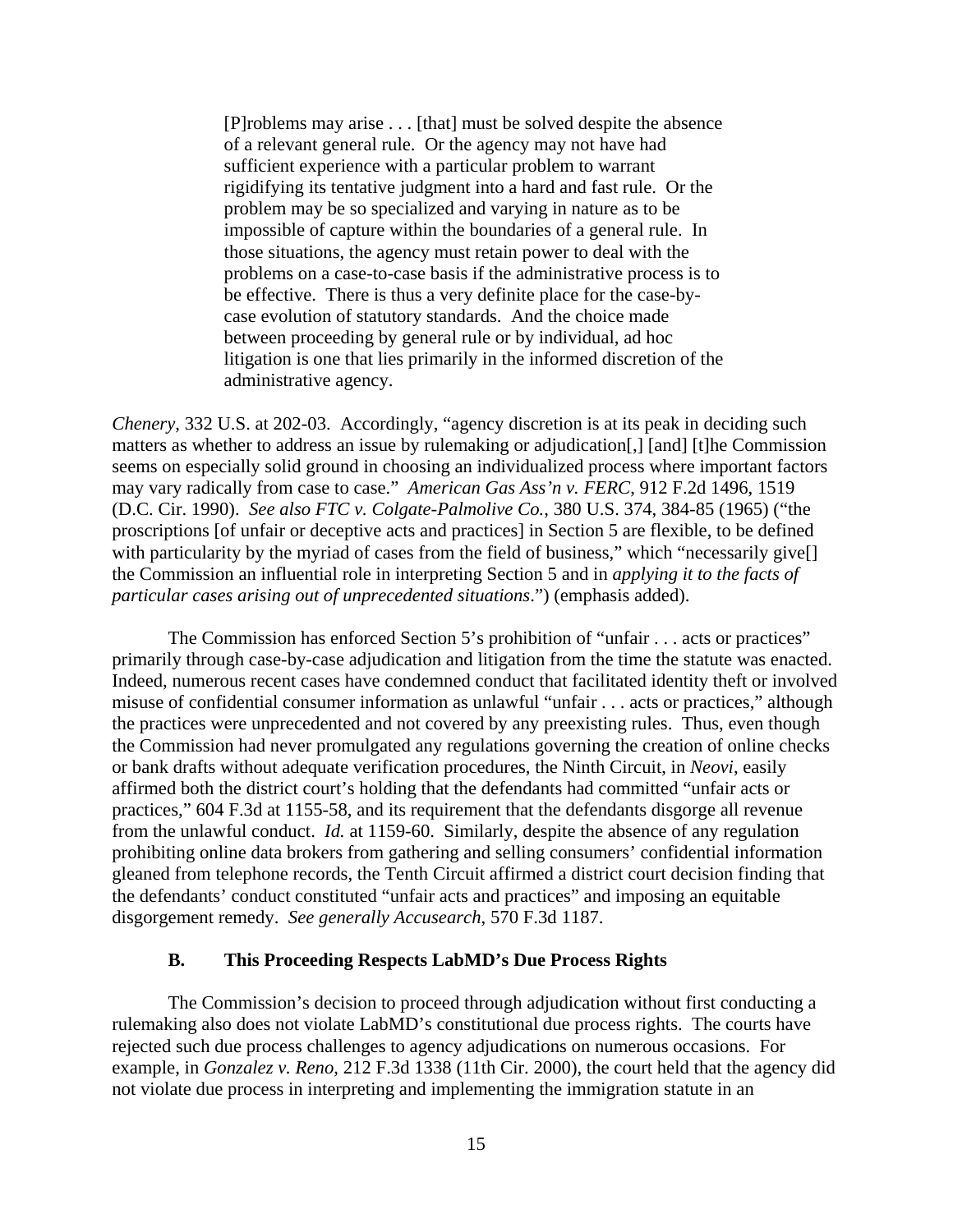enforcement proceeding, even though its "policy was developed in the course of an informal adjudication, rather than during formal rulemaking." 212 F.3d at 1350. *See also Taylor v. Huerta*, 723 F.3d 210, 215 (D.C. Cir. 2013) (statute enabling agency to revoke pilot's license following administrative adjudicatory proceeding "represented nothing more than an ordinary exercise of Congress' power to decide the proper division of regulatory, enforcement, and adjudicatory functions between agencies in a split-enforcement regime . . . . [Petitioner] cites no authority, and presents no persuasive rationale, to support his claim that due process requires more."); *RTC Transp., Inc. v. ICC*, 731 F.2d 1502, 1505 (11th Cir. 1984) (rejecting contention that agency's "application of its policy . . . denied them due process because the policy was announced in adjudicatory proceedings, . . . rather than being promulgated in rulemaking proceedings with notice and opportunity for comment"); *Shell Oil Co. v. FERC*, 707 F.2d 230, 235-36 (5th Cir. 1983) (noting that parties in administrative adjudicatory proceedings are not denied due process even when agencies establish new, binding standards of general application in such proceedings, so long as affected parties are given meaningful opportunities to address the factual predicates for imposing liability).

 To be sure, constitutional due process concerns may arise if the government imposes criminal punishment or civil penalties for past conduct (or unduly restricts expression protected by the First Amendment) pursuant to a law that "fails to provide a person of ordinary intelligence fair notice of what is prohibited, or is so standardless that it authorizes or encourages seriously discriminatory enforcement." *FCC v. Fox Television Stations, Inc.*, 132 S. Ct. 2307, 2317 (2012) (quoting *United States v. Williams*, 553 U.S. 285, 304 (2008)). But, as the D.C. Circuit held in rejecting a constitutional due process challenge to the Commission's implementation of the Fair Credit Reporting Act,

> [E]conomic regulation is subject to a less strict vagueness test because its subject matter is often more narrow, and because businesses, which face economic demands to plan behavior carefully, can be expected to consult relevant legislation in advance of action. The regulated enterprise . . . may have the ability to clarify the meaning of the regulation by its own inquiry, or by resort to an administrative process. Finally, the consequences of imprecision are qualitatively less severe when laws have . . . civil rather than criminal penalties.

#### *Trans Union Corp. v. FTC*, 245 F.3d 809, 817 (D.C. Cir. 2001) (quoting *Village of Hoffman Estates v. Flipside, Hoffman Estates, Inc.*, 455 U.S. 489, 498-99 (1982)).

 Here, the three-part statutory standard governing whether an act or practice is "unfair," set forth in Section 5(n), should dispel LabMD's concern about whether the statutory prohibition of "unfair . . . acts or practices" is sufficient to give fair notice of what conduct is prohibited. In enacting Section 5(n), Congress endorsed the Commission's conclusion that "the unfairness standard is the result of an evolutionary process . . . . [that] must be arrived at by . . . a gradual process of judicial inclusion and exclusion." *Policy Statement on Unfairness*, 104 F.T.C. at 1072. This is analogous to the manner in which courts in our common-law system routinely develop or refine the rules of tort or contract law when applying established precedents to new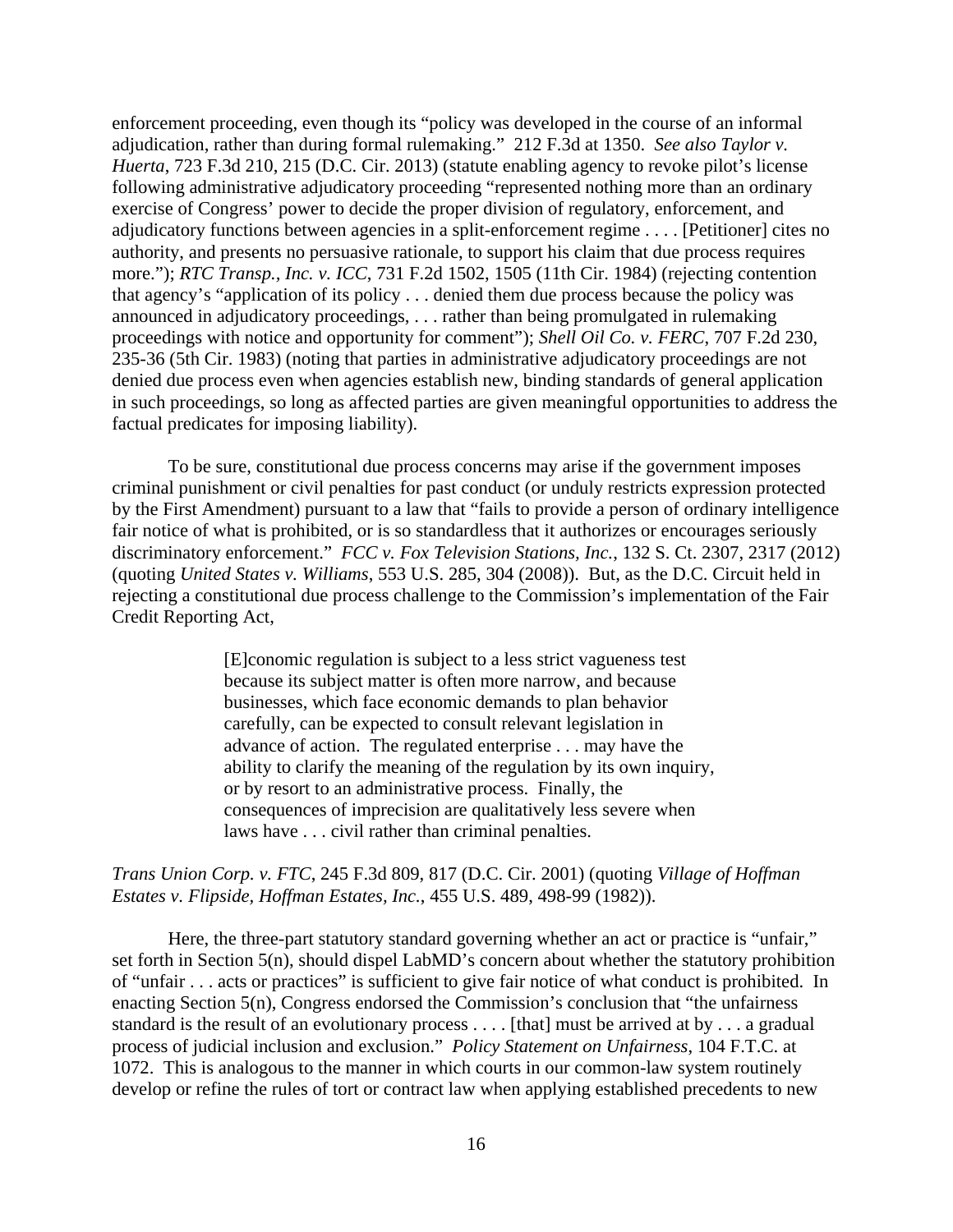factual situations. As the Supreme Court has recognized, "[b]roadly worded constitutional and statutory provisions necessarily have been given concrete meaning and application by a process of case-by-case judicial decision in the common-law tradition." *Northwest Airlines, Inc. v. Transp. Workers Union of Am*., 451 U.S. 77, 95 (1981).

 LabMD's due process claim is particularly untenable when viewed against the backdrop of the common law of negligence. Every day, courts and juries subject companies to tort liability for violating uncodified standards of care, and the contexts in which they make those factspecific judgments are as varied and fast-changing as the world of commerce and technology itself. The imposition of such tort liability under the common law of 50 states raises the same types of "predictability" issues that LabMD raises here in connection with the imposition of liability under the standards set forth in Section 5(n) of the FTC Act. In addition, when factfinders in the tort context find that corporate defendants have violated an unwritten rule of conduct, they – unlike the FTC – can normally impose compensatory and even punitive damages. Even so, it is well-established that the common law of negligence does not violate due process simply because the standards of care are uncodified. There is similarly no basis to conclude that the FTC's application of the Section 5(n) cost-benefit analysis violates due process, particularly where, as here, the complaint does not even seek to impose damages, let alone retrospective penalties.

### **III. LABMD'S ALLEGED PRACTICES ARE "IN OR AFFECTING COMMERCE" UNDER THE FTC ACT**

 In Section III of the Motion to Dismiss, LabMD contends that the acts and practices alleged in the Complaint do not satisfy the statutory definition of "commerce" set forth in Section 4 of the FTC Act – *i.e.*, "commerce 'among' or 'between' states." *See* Motion at 28 (citing and paraphrasing 15 U.S.C. § 44, and asserting that LabMD's principal place of business is in Georgia; the alleged acts or practices were committed in Georgia; and its servers and computer network are located in Georgia). This argument is frivolous. The Complaint plainly alleges that LabMD "tests samples from consumers located throughout the United States." Complaint, ¶ 5; *see also* ¶ 2. Indeed, LabMD concedes in its Answer to the Complaint that it "tests samples . . . which may be sent from six states outside of Georgia: Alabama, Mississippi, Florida, Missouri, Louisiana, and Arizona." Answer, ¶ 5. Thus, the complaint unquestionably alleges that LabMD's acts and practices "have been in or affecting commerce, as 'commerce' is defined in Section 4[.]" Complaint, ¶ 2.

### **IV. THE ALLEGATIONS IN THE COMPLAINT STATE A PLAUSIBLE CLAIM THAT LABMD ENGAGED IN "UNFAIR . . . ACTS OR PRACTICES"**

We turn next to LabMD's contention that "the Complaint does not state a plausible claim for relief" on the ground that the "Complaint's allegations are nothing more than inadequate 'legal conclusions couched as factual allegations.'" Motion at 28-29 (quoting *Bell Atlantic Corp. v. Twombly*, 550 U.S. 554, 555 (2007)).

That is incorrect. The Complaint quite clearly sets forth specific allegations concerning LabMD's conduct and other elements of the charged violation. In particular, it includes plausible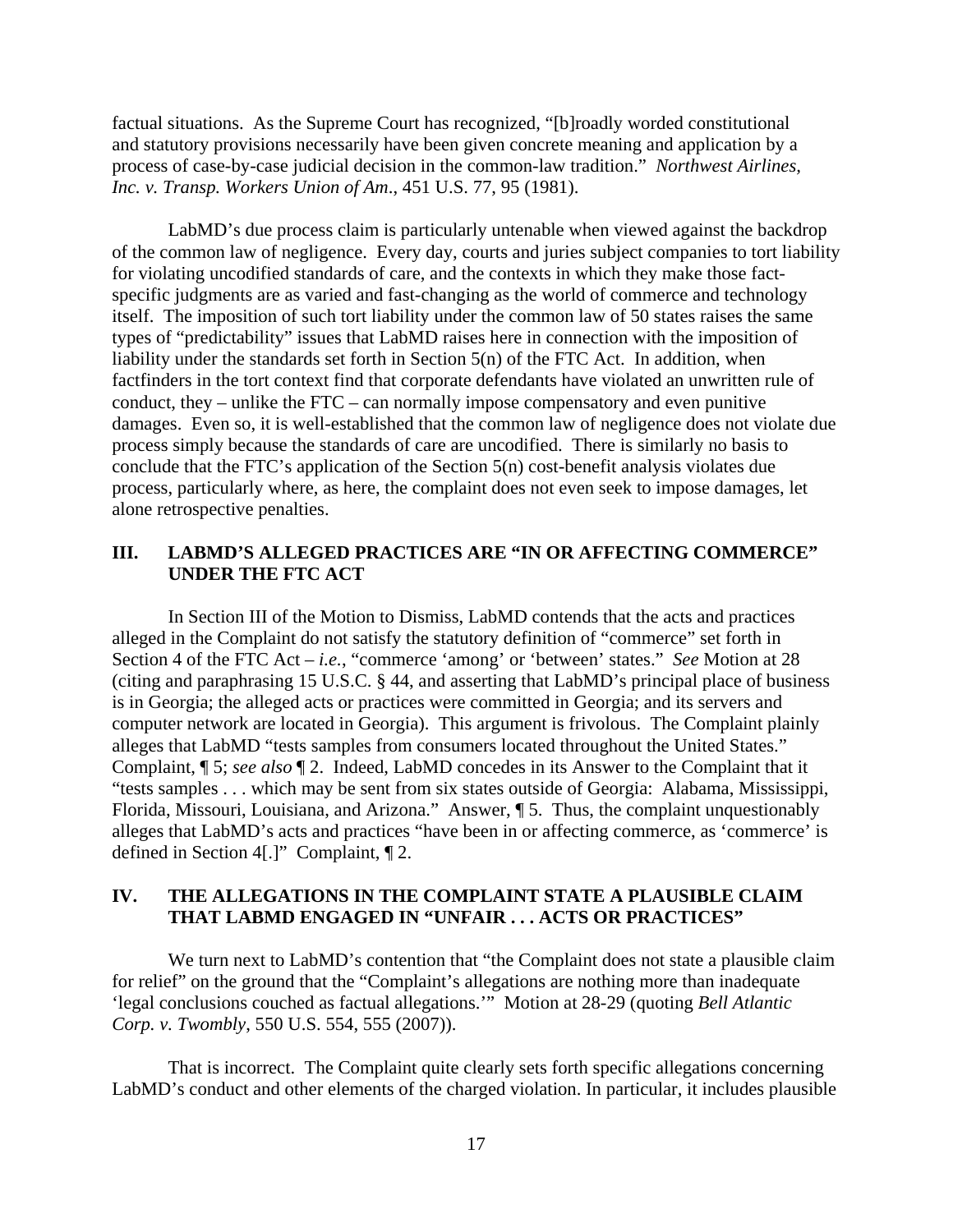allegations that satisfy each element of the statutory standard for unfairness: that (1) the alleged conduct caused, or was likely to cause, substantial injury to consumers; (2) such injury could not reasonably have been avoided by consumers themselves; and (3) such injury was not outweighed by benefits to consumers or competition. 15 U.S.C. § 45(n). We emphasize that, for purposes of addressing LabMD's Motion to Dismiss, we presume – without deciding – that these allegations are true. But the Commission's ultimate decision on LabMD's liability will depend on the factual evidence to be adduced in this administrative proceeding.

#### **A. Causation or Likely Causation of Substantial Injury to Consumers**

 The Complaint contains sufficient allegations to satisfy the criterion that the respondent's acts or practices "cause[d], or [were] likely to cause, substantial injury to consumers." *Id.* First, the Complaint alleges that LabMD collected and stored on its computer system highly sensitive information on consumers' identities (*e.g.*, names linked with addresses, dates of birth, Social Security numbers, and other information), their medical diagnoses and health status, and their financial transactions with banks, insurance companies, and health care providers. *See* Complaint, ¶¶ 6-9, 19, 21.

 Second, the Complaint contains allegations that LabMD implemented unreasonable data security measures. These measures allegedly included (*i*) "acts of commission," such as installing Limewire, a peer-to-peer file sharing application, on a billing manager's computer, *see id.*, ¶¶ 13-19, as well as (*ii*) "acts of omission," such as failing to institute any of a range of readily-available safeguards that could have helped prevent data breaches. *See id.*, ¶¶ 10(a)-(g)).

 Third, the Complaint alleges that LabMD's actions and failures to act, collectively, directly caused "substantial injury" resulting from both (*i*) actual data breaches, enabling unauthorized persons to obtain sensitive consumer information, *id.*, ¶¶ 17-21, as well as (*ii*) increased risks of other potential breaches. *Id.*, ¶¶ 11-12, 22. Notably, the Complaint's allegations that LabMD's data security failures led to *actual* security breaches, if proven, would lend support to the claim that the firm's data security procedures caused, or were likely to cause, harms to consumers – but the mere fact that such breaches occurred, standing alone, would not necessarily establish that LabMD engaged in "unfair . . . acts or practices." The Commission has long recognized that "the occurrence of a breach does not necessarily show that a company failed to have reasonable security measures. There is no such thing as perfect security, and breaches can happen even when a company has taken every reasonable precaution." *See Comm'r Swindle's 2004 Information Security Testimony* at 4.<sup>23</sup> Accordingly, we will need to determine whether the "substantial injury" element is satisfied by considering not only whether the facts alleged in the Complaint actually occurred, but also whether LabMD's data security procedures

<sup>23</sup> *See also In re SettlementOne Credit Corp.,* File No. 082 3209, Letter to Stuart K. Pratt, Consumer Data Industry Association, from Donald S. Clark, Secretary, by Direction of the Commission, at 2 (Aug. 17, 2011) (http://www.ftc.gov/sites/default/files/documents/cases/2011/08/110819lettercdia\_1.pdf) (affirming, in resolving three cases concerning data security practices alleged to violate the Fair Credit Reporting Act, that it had "applied the standard that is consistent with its other data security cases – that of reasonable security. This reasonableness standard is flexible and recognizes that there is no such thing as perfect security.")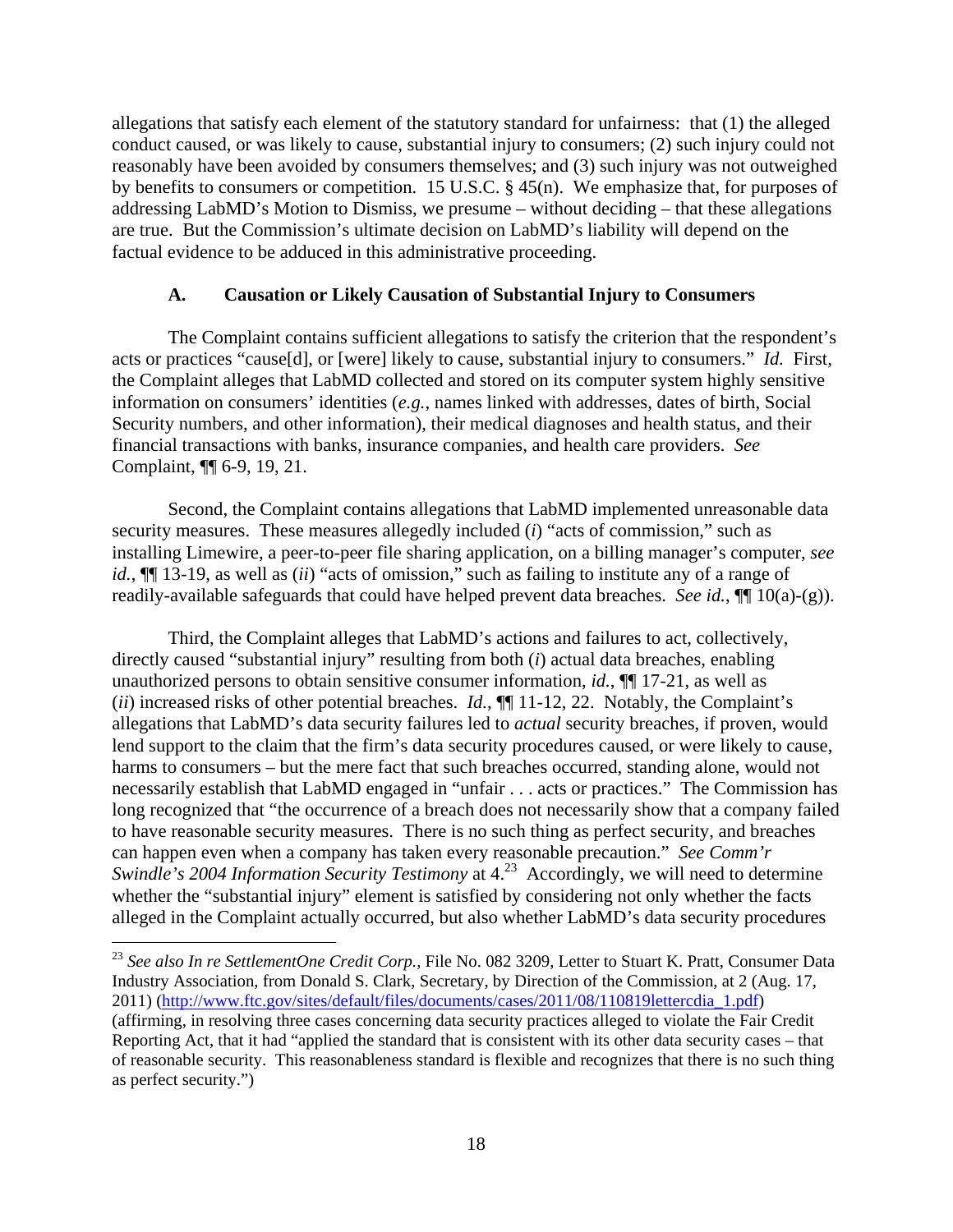were "unreasonable" in light of the circumstances. Whether LabMD's security practices were unreasonable is a factual question that can be addressed only on the basis of evidence to be adduced in this proceeding.

 Fourth, the Complaint alleges that the actual and potential data breaches it attributes to LabMD's data security practices caused or were likely to cause cognizable, "substantial injury" to consumers, including increased risks of "identity theft, medical identity theft," and "disclosure of sensitive private medical information." *See* Complaint, ¶ 12; *see also id.*, ¶¶ 11, 21-22. These allegations clearly refute LabMD's contentions that the Complaint contains "no allegations of monetary loss or other actual harm" nor "any actual, completed economic harms or threats to health or safety." Motion at 28-29. Moreover, occurrences of actual data security breaches or "actual, completed economic harms" (*id.* at 29) are not necessary to substantiate that the firm's data security activities caused or likely caused consumer injury, and thus constituted "unfair . . . acts or practices." *Accord Policy Statement on Unfairness*, 104 F.T.C. at 949 n.12 (act or practice may cause "substantial injury" if it causes a "small harm to a large number of people" or "raises a significant *risk* of concrete harm") (emphasis added); *accord Neovi*, 604 F.3d at 1157 (quoting *Am. Fin. Servs.*, 767 F.2d at 972).

## **B. Avoidability**

 The Complaint contains plausible allegations that these harms could not reasonably be avoided by consumers. Consumers allegedly did not have any "way of independently knowing about respondent's security failures," let alone taking any action to remedy them or avoid the resulting harm. Complaint, ¶ 12.

## **C. Countervailing Benefits to Consumers or Competition**

 Finally, the Complaint alleges that the alleged conduct did not even benefit LabMD, much less anyone else (*id.*, ¶ 20), and that LabMD could have remedied the risks of data breaches "at relatively low cost" (*id.*, ¶ 11). These allegations provide a plausible basis for finding that the harms to consumers were not outweighed by other benefits to consumers or competition. Again, Complaint Counsel will need to prove these allegations, and LabMD will have the opportunity to refute them, on the basis of factual evidence presented at the upcoming hearing.

\* \* \* \* \*

For the reasons discussed above, we deny LabMD's Motion to Dismiss.